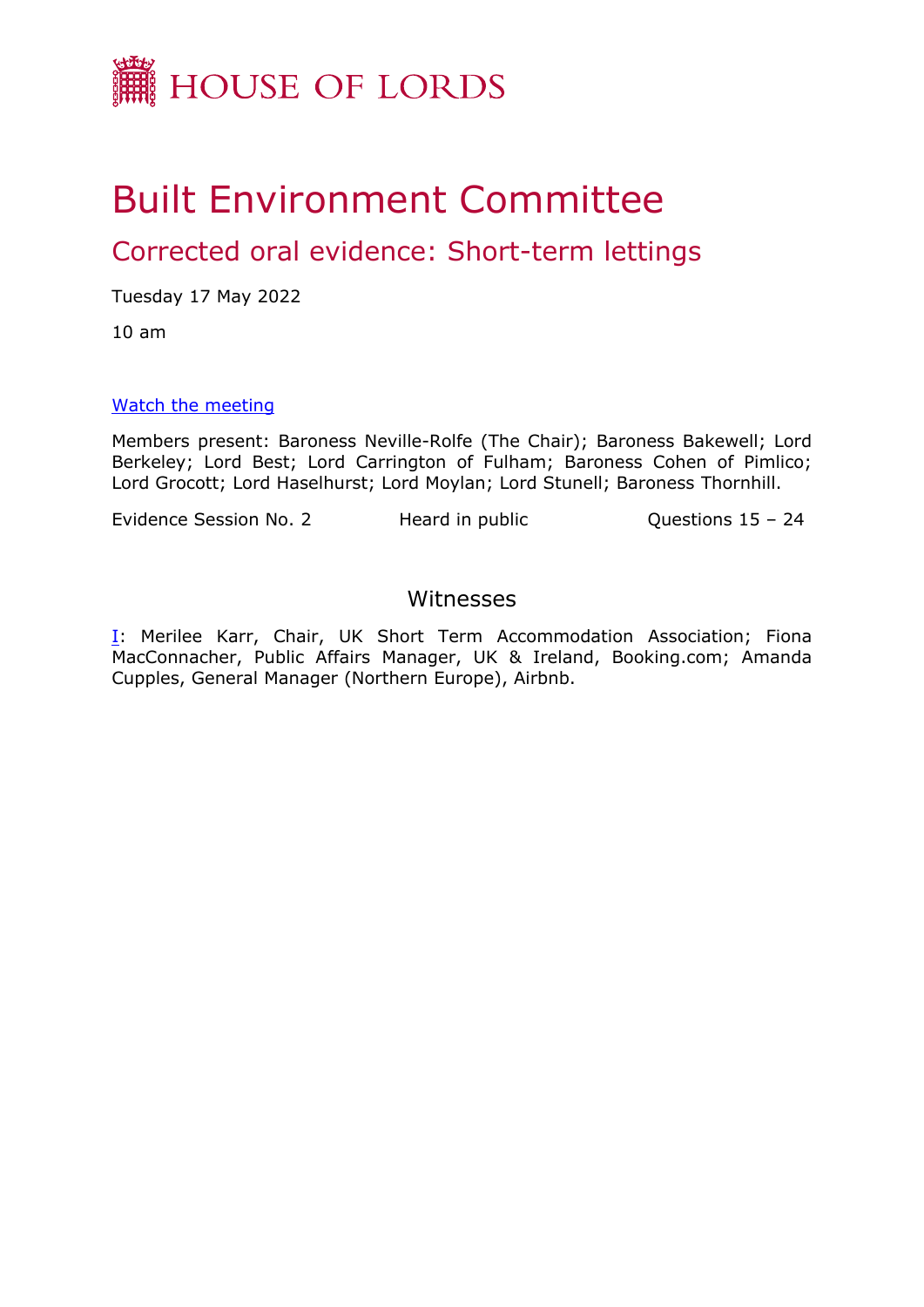## <span id="page-1-0"></span>Examination of witnesses

Merilee Karr, Fiona MacConnacher and Amanda Cupples.

Q15 **The Chair:** Welcome to the House of Lords Built Environment Committee's public evidence session as part of our inquiry into shortterm lettings. This short inquiry is examining the impact of short-term lettings such as Airbnb on local communities and housing markets, and considering proposals around full regulation of the sector. The committee will write to the Government to make recommendations in the light of this and our earlier session.

Our witnesses today are Merilee Karr, chair of the UK Short Term Accommodation Association, Fiona MacConnacher, Public Affairs Manager for UK and Ireland at Booking.com, and Amanda Cupples, general manager for northern Europe of Airbnb.

Our session is being broadcast on parliamentlive.tv. A full transcript is also being taken, which will be made available to you to make any corrections after the session. Perhaps our members and witnesses could try to keep questions and responses short, because we have a lot to cover and we are hearing from three of you at the same time.

I will kick off with a general question getting straight into the detail. What is your assessment of the positives and negatives arising from short-term lets? We are interested in consumers, local communities, housing markets and the national economy. Would you like to start, Merilee?

*Merilee Karr:* I am very happy to. Our sector supports both the wider tourism economy and local economics. We generate income for owners and provide employment. Property managers and small businesses have been created as a result of our industry. We also support local jobs in the retail, culture and gastronomy industries, which have been particularly hit during the pandemic.

For example, in 2018, in Scotland, local households earned £129 million from hosting short-term lets, and guests in short-term rentals spent an estimated £440 million, based on data published by my colleagues in Airbnb. Overall, the average guest in 2018 spent £100 per day, £43 of which was spent in the immediate vicinity of the accommodation. In rural parts of the UK, tourism can account for about 20% of all employment. In such areas there are often not many alternatives for employment other than boutique retail, agriculture and the like. A decline in tourism activity could have a knock-on effect on employment in these areas.

According to research by Oxford Economics, every 100 listings provided are estimated to directly support seven jobs. Our sector has a really strong employment impact. In addition, of course, especially when we look at the current economic issues such as inflation and the cost of living crisis, it offers a way for owners to generate an additional source of income on the side to supplement their main income.

It is also important to note that short-term lets can help dissipate the impact of tourism and spread it more broadly. Some 72% of properties in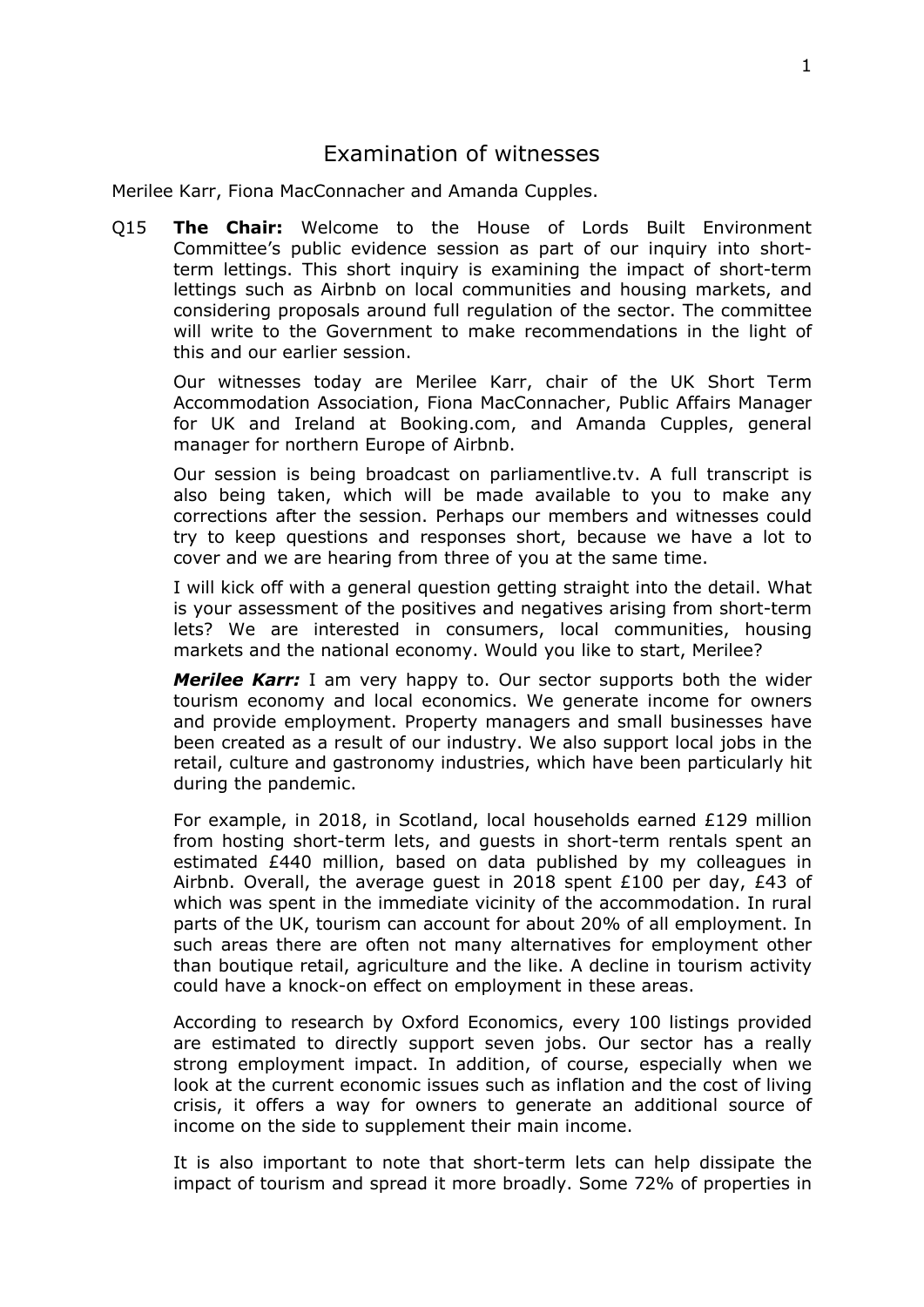London on Airbnb as a platform are in neighbourhoods outside the main areas where hotels are present. This is also the experience that travellers want; they are looking for that local experience when they travel, so that ability to spread tourism more widely is also important.

One other point worth making is that our industry provides peak supply where there are peak demands. That is important when you have larger events, particularly in communities which do not have the traditional supply to be able to accommodate them. Again, it supports the economic value that those wider events bring to a particular area and provides the supply of accommodation needed during those periods. Obviously, you have great examples such as Wimbledon or the Edinburgh Festival Fringe, but there are many more, and the sector is there to support that.

It is important overall to note that hosts and the beneficiaries earn, on average, £3,100 per year. That is a small supplemental income, but it is really important, looking at the cost of living crisis and other things, that people have an alternative way to supplement their income, and that property owners who have invested in that property have a way of monetising it as and when they need to do so. I think that is increasingly important.

Three challenges are often cited for our industry. The first is housing. We will probably come to a question on that later, so I will not go into too much detail on it now. The main point is that there is no evidence base that our industry contributes significantly to the housing crisis and, as I say, it will be good to go into more detail and share some stats on that later.

The second is the amenity issue: do people put their rubbish out, and all these types of things? That is a really important one and, working together, we see lots of solutions as to how to improve that. In particular, the professionalisation of our industry that we have seen over the past couple of years is helping combat some of those issues.

The third issue that we often hear about is the professionalisation or commercialisation of the sector. It is important to separate out the two. There is an increasing professionalisation of the sector, in that people have property management companies that manage properties on their behalf and deliver them to the right standards, but that is often confused with commercialisation, which means that people are buying up lots of properties and short-term renting them. We see much more of the former. There are indeed lots of companies that might be managing 50 or 100 properties, but they are not all owned by the same owner. In fact, they are just helping owners, who might be abroad, travelling or whatever, to manage them in the right way, which again supports the amenities side by making sure it is done in a professional and proper way.

We hear a lot about commercialisation, and while there may be some element of that, often data is cited that talks about the number of properties that are managed by certain companies, which leads to a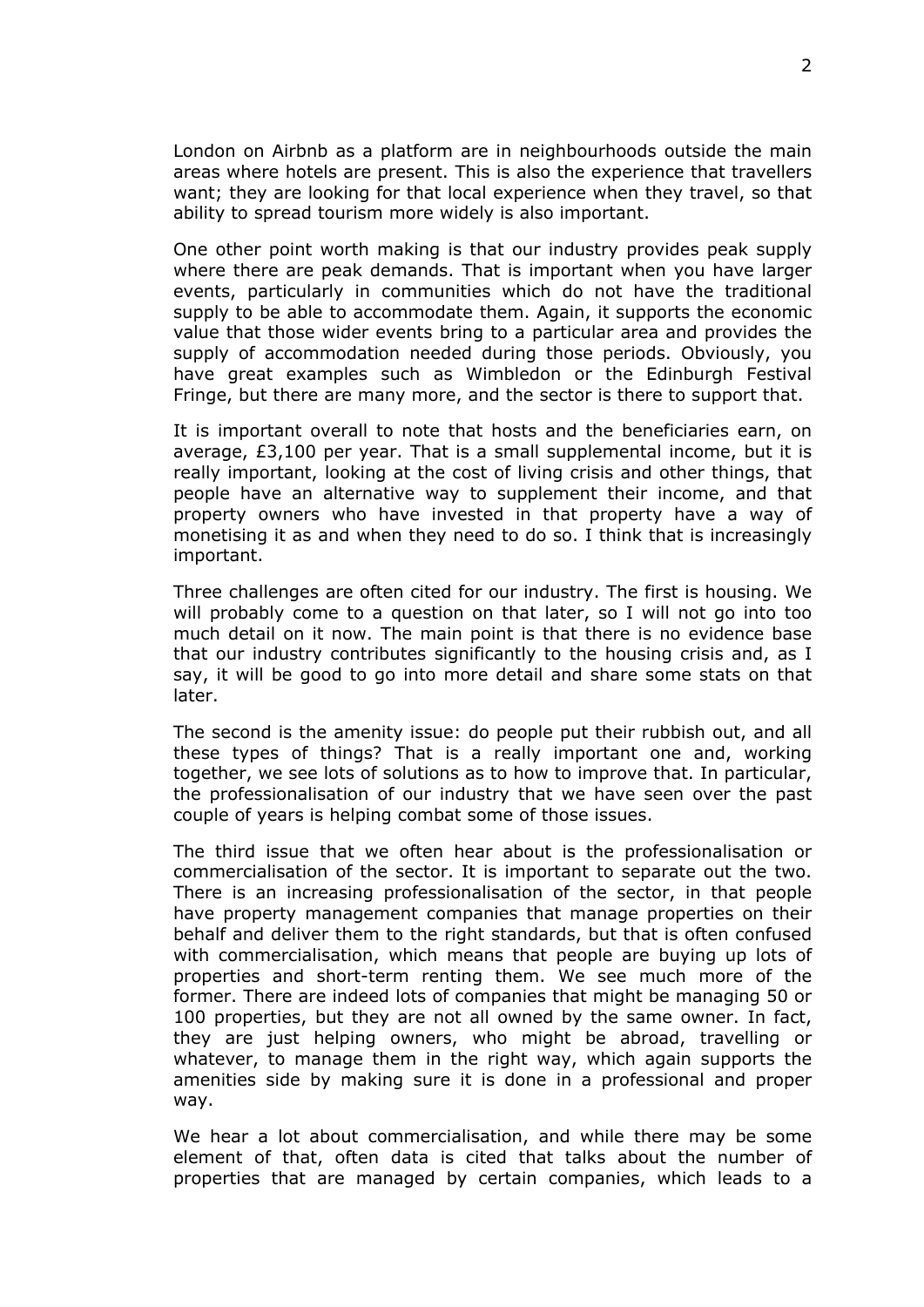conclusion that the sector is commercialising, when in actual fact the data shows quite the opposite. The majority of people are doing this on shorter periods, on a more amateur basis, but the sector is professionalising along the way.

**The Chair:** Thank you very much. Thank you for mentioning rubbish, which is certainly a problem in my street. It is good to hear that there are some solutions to that.

*Fiona MacConnacher:* If we look first at the positive impacts, Merilee has already done a great job and gone into quite a lot of detail, so I will perhaps add a little more flavour. The increase in short-term lets is due to an increase in customer interest. That is a very important point. At Booking.com we deal with a large range of accommodation, not just short-term lets, but we have seen increased searches for short-term lets. We can see already that our customers want to be able to access this type of accommodation.

In the past you had holiday rentals, and that has always been the case, but we are now looking at an increasing number of short-term lets, some still in rural and touristy areas but some now also in urban areas, which is where rubbish collection on busy streets is a particular issue. Those forms of accommodation address a previously unmet need for certain demographic groups. You can see that families with children will probably find it easier to travel if they can have their own accommodation, particularly when it comes in the form of a whole property.

During the Covid pandemic there has also been a market desire for more private accommodation, and this has met that need. Short-term holiday rentals can also provide a cost-effective option for consumers, which is particularly relevant in this current economic climate. At Booking.com we believe that travel should not be a privilege for the minority but something that everyone can experience. I believe this democratisation of travel was mentioned in the previous session.

When we look at local communities, there is a lot of focus on the negatives, but there are some positives, and Merilee has gone into these as regards the economy and the money that these forms of accommodation bring in, particularly in areas where there might not be many tourists for most of the year. When I think of my own county of Northamptonshire, there is the Silverstone race circuit, for example. Northamptonshire is not a natural tourist area, but you have a large influx of tourists coming at particular points of the year. There are benefits to the economy. These alternative forms of accommodation allow for these demands to be met. At Booking.com we advocate for this to be done sustainably because, without this, there will be negative impacts on local communities.

It should also be noted that short-term lets are not just for holidaymakers. They are not just for people to spend holidays in. They can be used in a variety of ways, such as by students on internships, or for temporary accommodation between longer lets or purchasing a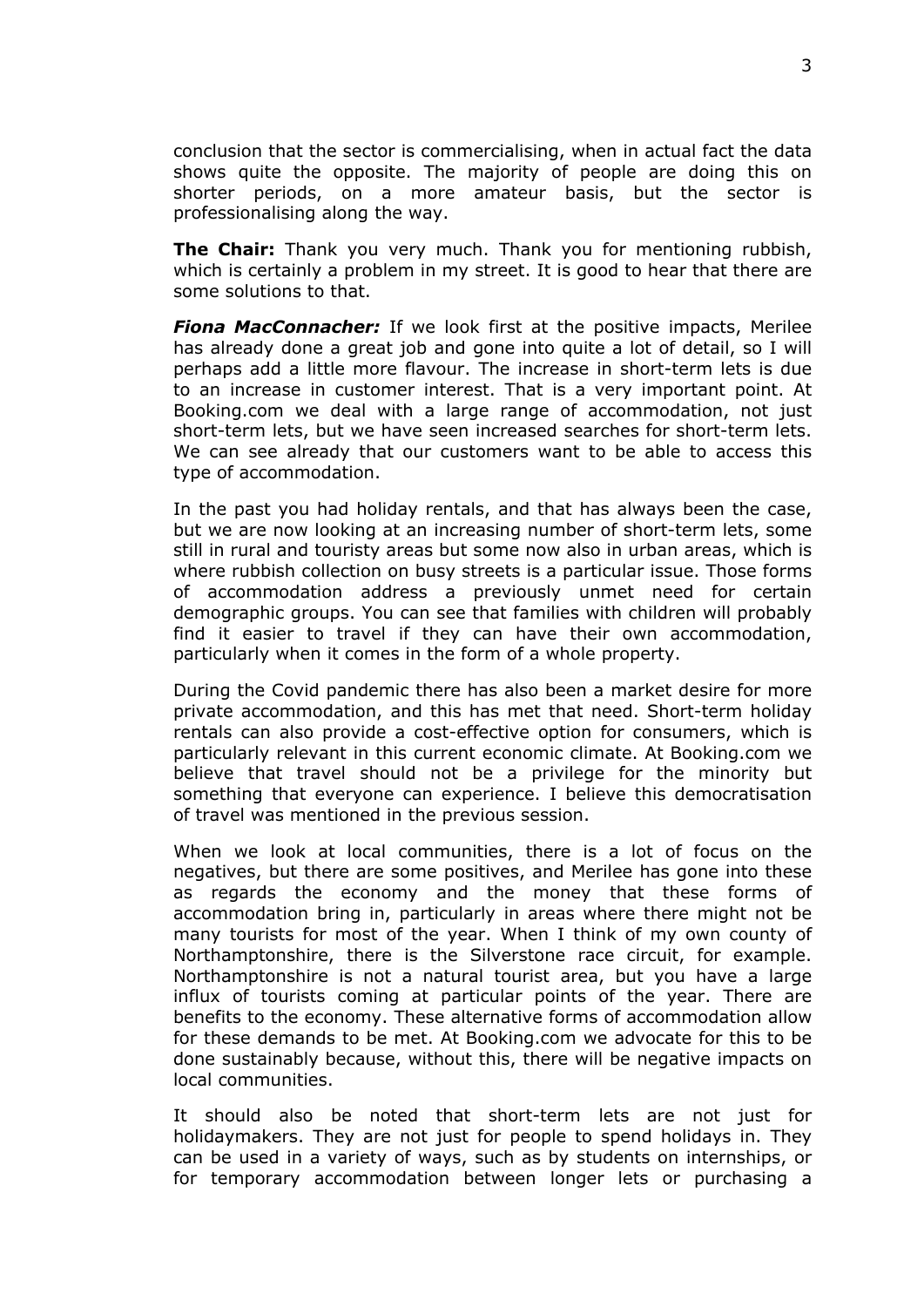property. Most relevant at the moment, we have found within our own platform that we are able to use this form of accommodation for Ukrainian refugees, for example. It is not just a holiday form of accommodation. There are many reasons why this form of accommodation might be suitable for people, which in turn will benefit local communities.

There can be negative impacts for the consumer. While there are all these positive aspects for the consumer, an unregulated short-term let sector will impact them. One reason why consumers go for this form of accommodation is that it is meant to provide a more authentic, locally embedded experience. If you go there and do not get that, that need is not being met, which is again why we need sustainability in this sector.

Naturally, local communities can be negatively affected when it comes to bins, for example, in multiple parts of the country. I believe the press this week looked at Cornwall and how it negatively impacts their communities. I hope that having proper regulation in place will address the negatives that come with this.

When we look at other parts of Europe, and within London itself, there are caps for how many days a year you can have a short-term let. In London, there is a cap of 90 days in the calendar year. In Amsterdam, where Booking.com is headquartered, it was previously a 60-day cap, which has now been reduced to a 30-day gap because this is of particular interest to the local community.

As a business, we are very keen to continue to offer choice to our consumers, but not at the cost of local communities. Having a sustainable approach, hopefully in the form of evidence-based, data-driven regulation and policy-making, should address some of these issues. In the previous session I know that you heard from experts in the field of tourism and planning, which I hope was helpful. I think that is enough from me for now, thank you.

*Amanda Cupples:* I will not repeat everything that everyone else has said, you will be thrilled to hear, but I will make just a couple of points.

First, on the consumer side, I would echo what Fiona said. I cannot stress enough how important short-term accommodation is to the overall recovery of the tourism sector in the UK. On the Airbnb platform through the Covid pandemic we have seen that, fundamentally, people's travel patterns have changed in quite a substantial way. That has led to a willingness to consider more rural, perhaps less traditionally touristy areas.

I know there has been a lot of conversation in the UK Parliament of late around the working-from-home phenomenon. It is real. People are spending more time away from the office and use cases are emerging. You might live three hours away from London, come in two days a week and take a private room in a house. That would be one example. You might be a family like me with young children. Previously, as I live in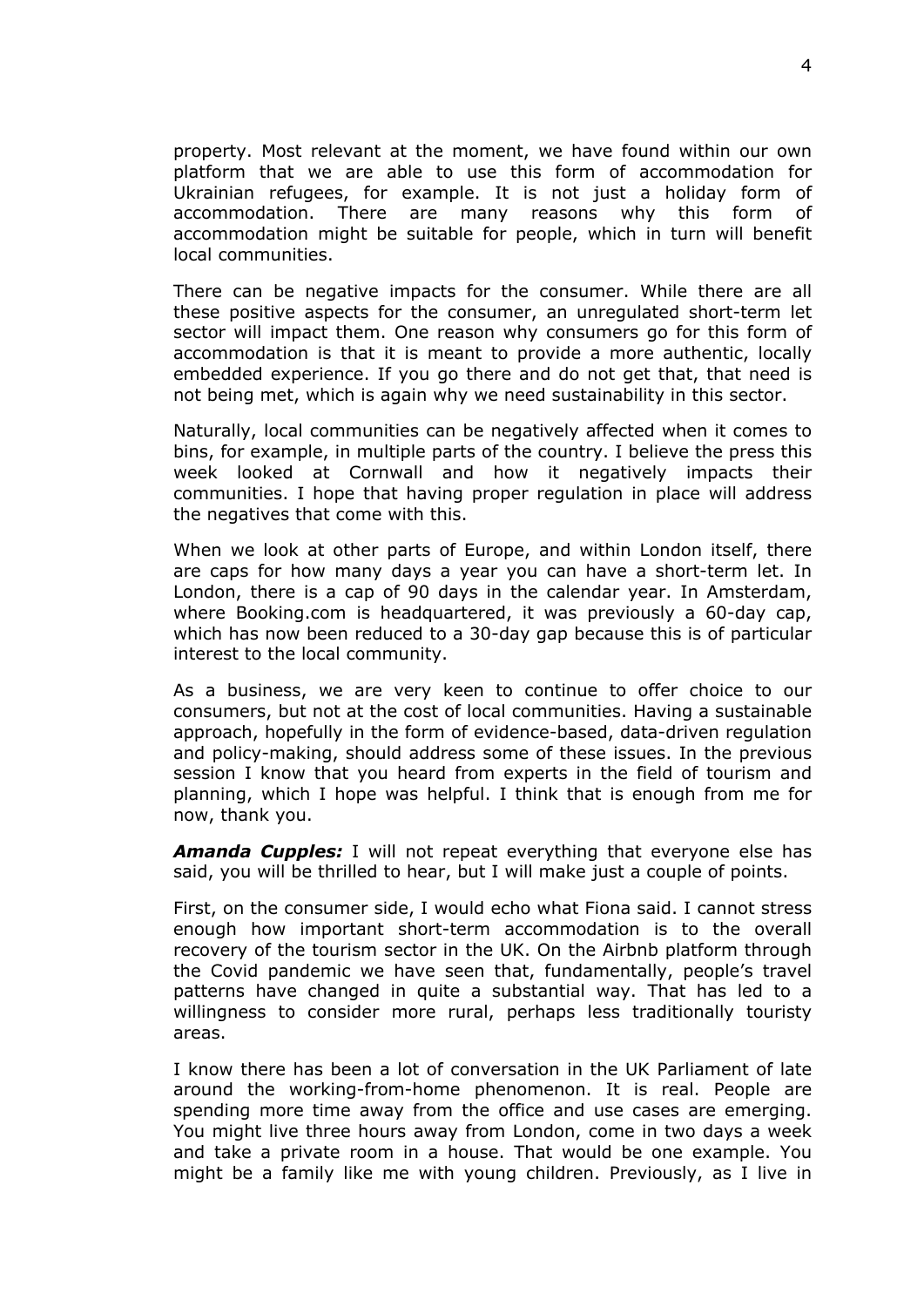London, we would have stayed here for half term, but now we will probably go and stay in a house because I can work flexibly and we can do that. All those use cases are very real and they are growing very fast. Having high-quality, sustainable short-term accommodation is a really important part of being able to serve that need for people in the UK and making sure that we keep that business in the UK.

On the provision side, again, Merilee summed it up very well. I will not go through it all again. I want to emphasise, though, that there is a macro benefit to the economy. If I take the Airbnb number, hosts and guests on Airbnb contributed just over £5 billion to the UK economy. That was in the last full year pre pandemic and I hope it will be back there again this year.

There is also the very important point that, if I look at hosts on Airbnb, it is a community of everyday people. People sometimes look at me with surprise when I say that, but, by and large, hosts on Airbnb are real people. Around eight out of 10 of our hosts have just one listing, which is what we call one space. It could be a private room, a barn or an annexe. It might be a second home or a primary home that you rent out when you go on holiday. For us, the average host earns around £6,000 a year—a little more than Merilee's stat, which is why we think it is good to come and host on Airbnb—but those are people who, by and large, rent out their homes occasionally. The average is around three nights a month.

That means that, when people rent out their space as a short-term let, they retain the money in the community in which they live. This is not a case of money being funnelled into big corporations and going elsewhere. That money goes straight back into the community. It is spent in local shops, pubs and restaurants, and there is a real halo effect of people being able to keep the money in the community.

The last thing I want to say on this is just to acknowledge the context in which we are having this conversation. This country is in the grip of a very severe cost of living crisis, and for many of these ordinary, everyday people, the income that they make from short-term rental—hosting on Airbnb in our case—is really critical. We have surveyed our hosts in the UK, and almost a third of them say they use the income simply to make ends meet—things such as paying energy bills and doing essential maintenance on the house. This is not extra money to go on holiday. This is just the basics of living their lives. It is really important that we acknowledge that, on average, hosting on Airbnb gives you around two months of incremental income based on a UK median wage. It is a really important part of how people think about using their home and assets, fundamentally, to make a better life for themselves, particularly at this moment.

I never like to finish on a negative but you asked about the negatives. Again, these guys have summed it up very well. I would encapsulate it in one idea. We acknowledge that there can be noise and nuisance issues. We acknowledge that housing is a very emotive and complex issue, and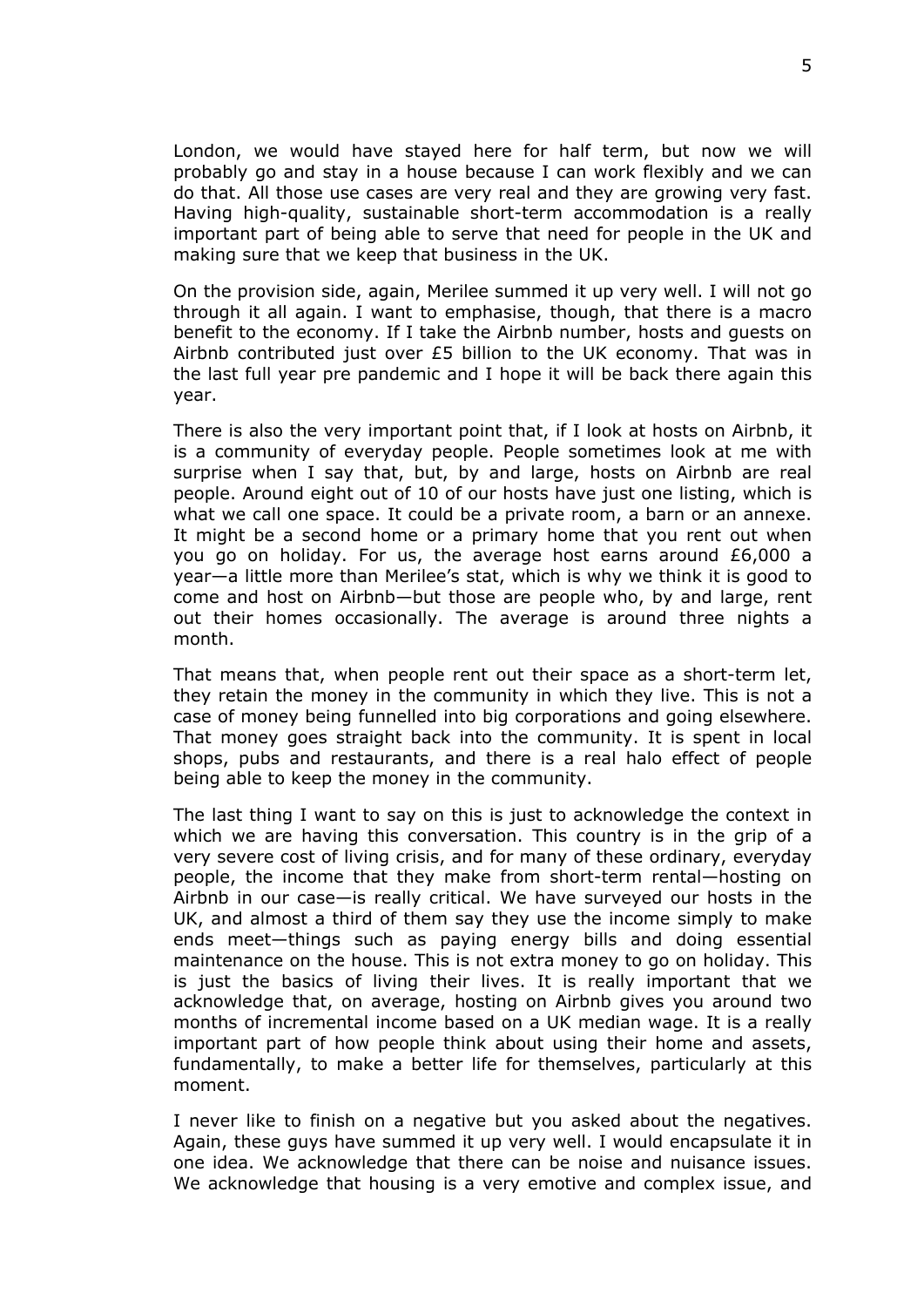there is a conversation to be had there—we are very pleased to be here to have it. For us, ultimately, it is about recognising that there is a real benefit to tourism and the visitor economy, and that it is a vital and critical part of this country's economy, but a balance has to be struck. It is important to protect and respect communities and make people feel that they are getting the benefits of that economic activity and cultural exchange in some way. We welcome the dialogue. Thank you for having me and I look forward to getting into it.

Q16 **Baroness Bakewell:** I should say as background that I am a long-term user of Airbnb, so that might colour my attitude. You are three successful businesswomen. It strikes me from your summary of the benefits that they are largely monetary. They are basically about value to the economy, money in people's pockets, and so on.

Could you address the social impact? I know, and you will be aware, that seaside resorts, for example, in winter very often close down large parts of their housing because they are houses to let, and people do not go on holiday in November. There is a social impact that affects people's lives.

I did a little research among local estate agents and asked them what the problem would be if I wanted to buy a house or a flat here, and quite a number of them said they all go to people who want to rent them out. It is really hard for a young couple to buy a small property in central London because other people are there ahead of them, buying to add to their portfolio of flats to let. Those are social impact issues and you acknowledge them. You used the words "acknowledge" and "balance". Given that you acknowledge the problem, what balance do you think should be struck?

*Merilee Karr:* I have one question here. I acknowledge that there is a large number of investors who invest in properties for buy to let, but I do not think those estate agents are talking about people buying them to short-term rent them, especially in London, where, obviously, we have the 90-day rule. The numbers we have seen in cities across Europe show that, typically, you would have to let out a property between 140 and 180 nights per year for it to be viable in comparison to letting it out on a longterm basis. Unless those people are buying them to use them illegally, which I do not think is the case, those estate agents are saying that, yes, there are investors buying up portfolios of properties for rental, but that is for long-term rental. I just wanted to address that point because that is absolutely one thing that happens in the long-term rental market.

**Baroness Bakewell:** The point is that it takes property off the market for first-time buyers, young people, people with not very much money, who want to make a single purchase for their own use. Estate agents indicated to me—I did not speak about why I wanted to know; I said, "Suppose I want to buy"—that they feel it is an element in the market that makes it harder for people to move in. Do you think there should be some redress there, apart from the 90 days?

*Merilee Karr:* Absolutely, discussions are already happening on the long-term rental side. There are additional taxes for landlords, et cetera,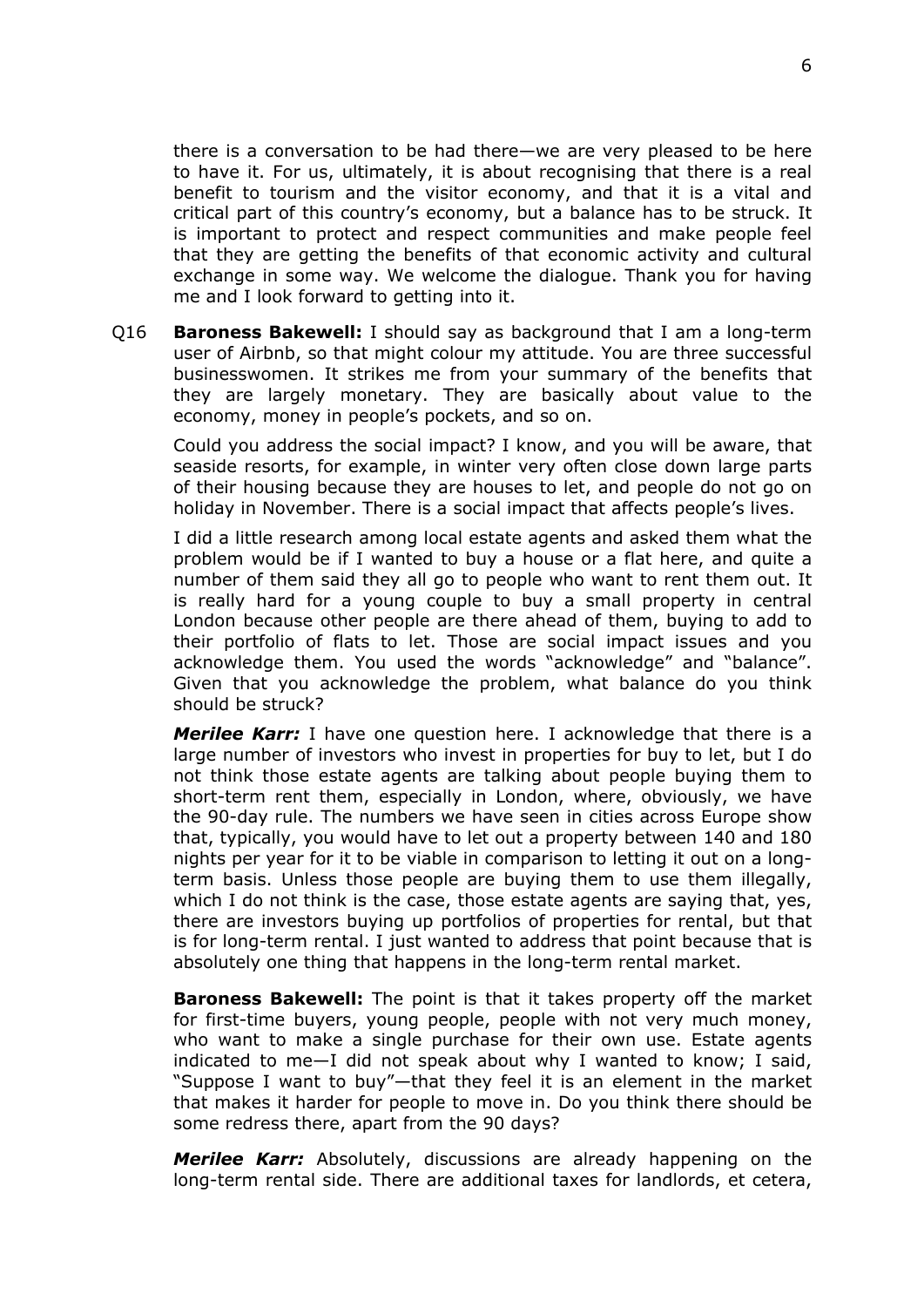but we are probably not the best people to address the long-term rental market in the split between rental and landlords versus tenants. I would argue that that is probably not a point for this particular session, because it is about long-term landlords versus the purchasing of homes, not short-term rentals.

*Amanda Cupples:* Perhaps I could make a couple of points on this. The first is that we are always talking to local authorities and local communities. We hear a version of what you describe all the time. To me, it speaks to the fact that we have a housing crisis in this country. Housing is scarce. What that looks like in Cornwall is different from what it looks like in London, but there are different flavours of this going on around the country. There is a very strong emotional feeling that short-term accommodation is a prime contributor to that, and Airbnb, as a noun and a verb, tends to come to the fore when these issues are discussed.

#### **Baroness Bakewell:** And is it?

*Amanda Cupples:* The reality is that we do not know very much. There is no evidence base that has drawn any link whatsoever between short-term accommodation and housing scarcity. However, we do not know very much. Some of you may be aware that at Airbnb we have called for a while now for the provision of a short-term accommodation register. We were thrilled that the Government included that in the recovery plan. We eagerly await the implementation of that.

The reason why we keep talking about that and we think it is so critical is that housing is very complex. There are a lot of factors playing into it. The way those factors play out in a given geography is different. It is vital to have a consistent, transparent, robust evidence base to help policymakers actually make these decisions. Again, we talk to local authorities about this all the time. They are crying out for this data. The reality is that none of us as individuals can provide an insight into the whole sector. We can only see what we can see.

As I said before, on Airbnb around eight out of 10 of our hosts have just one listing, so we do not see what you have described—this concentration of hosts who have 10, 20, 30 or 40 listings. We have some, but it is a very small percentage of our host base. It is really important that we get that industry-wide view from data that can be given by local authorities, and local authorities can use it in combination with the other sets of data they have, such as council tax data and business rates data—we do not see all that stuff but they see it—and use it to identify the problems happening in my area, my constituency, and see whether an intervention is required, and, if so, what the right regulatory intervention is.

That is where the question of balance comes in. It is about not penalising those everyday people who are genuinely opening up their homes. There is a conversation due to the mood and attitude in this country towards second homes, they are perfectly legal; you earn money and you can use that money to buy a second home. What is the community impact of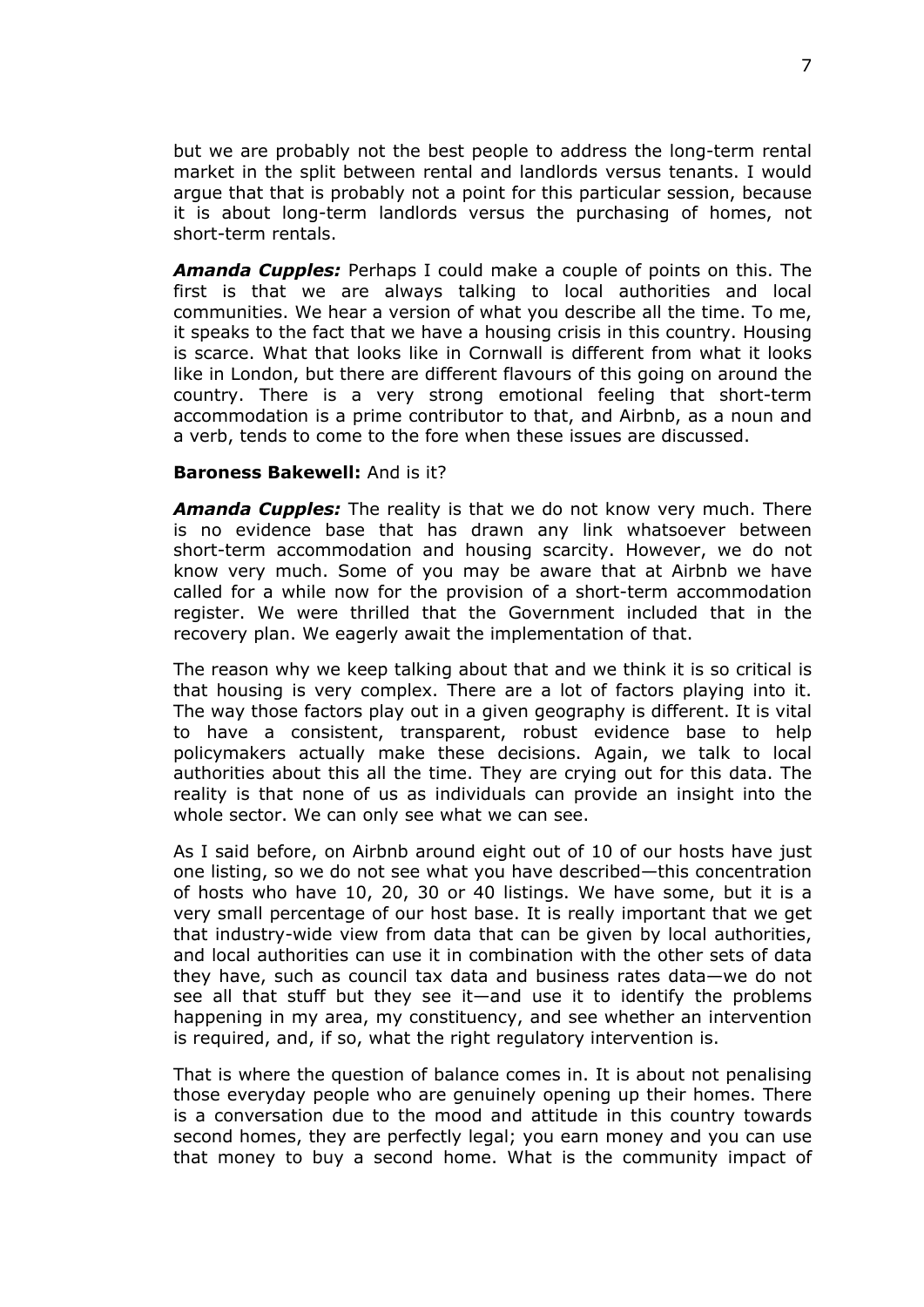that? What would we like to see happen? It is incredibly hard to have that conversation without the evidence base.

**Baroness Bakewell:** To sum up, would you say that as representatives of the sector you are calling for more data to be commissioned and provided?

*Merilee Karr:* All of us across the board are calling for a registration scheme.

**Baroness Bakewell:** I appreciate that, but are you going further than that?

*Merilee Karr:* I would love to understand what "further" looks like. We think a registration scheme will give us the data that will help us make informed decisions as an industry and for you as policymakers.

#### **Baroness Bakewell:** Thank you.

Q17 **Baroness Thornhill:** Baroness Bakewell has covered a lot of what I wanted to ask, which was about the impact. You have answered that extremely well, but could you perhaps extend that a little? You have mentioned local authorities, and I am particularly interested in their role in all this. Do you have any positive experiences of local authorities that have genuinely tried to look into this issue and collect data, or anything from your own experiences? Could you talk a bit about the role of local authorities, to perhaps steer us in a certain direction of how we might collect that evidence base, and perhaps around enforcement of standards and things of that ilk?

*Amanda Cupples:* We are always talking to local authorities, on a number of different dimensions. Obviously, we talk to DMOs on the tourism side of the ledger about how to stimulate business in a particular area. As an example, I point to the fact that we work with DMOs in less touristy parts of the country all the time. We did a big collaboration in the south of Scotland last year to try to drive people away from Edinburgh and the highlands towards some of those lesser-known parts of the country. We think it is really important that as representatives of the industry we play our part in working directly with DMOs, and in some cases fund them, to shine a light on all the wonderful places that this country has to offer.

On the other side of the ledger, we are pretty much in constant dialogue. At Airbnb, we are in the process of trialling and rolling out a new product called the "City Portal", which is a way to get some of that tourism data to DMOs so that they can understand where there might be peaks in activity—they can see bed nights and that sort of thing. It is a relatively new thing. We have it in 10 local authorities at the moment, but that is very much the start of what we hope will be an increased data flow from us to them.

As I said before, it is difficult for us as a platform or short-term rental provider to have a really holistic conversation with local authorities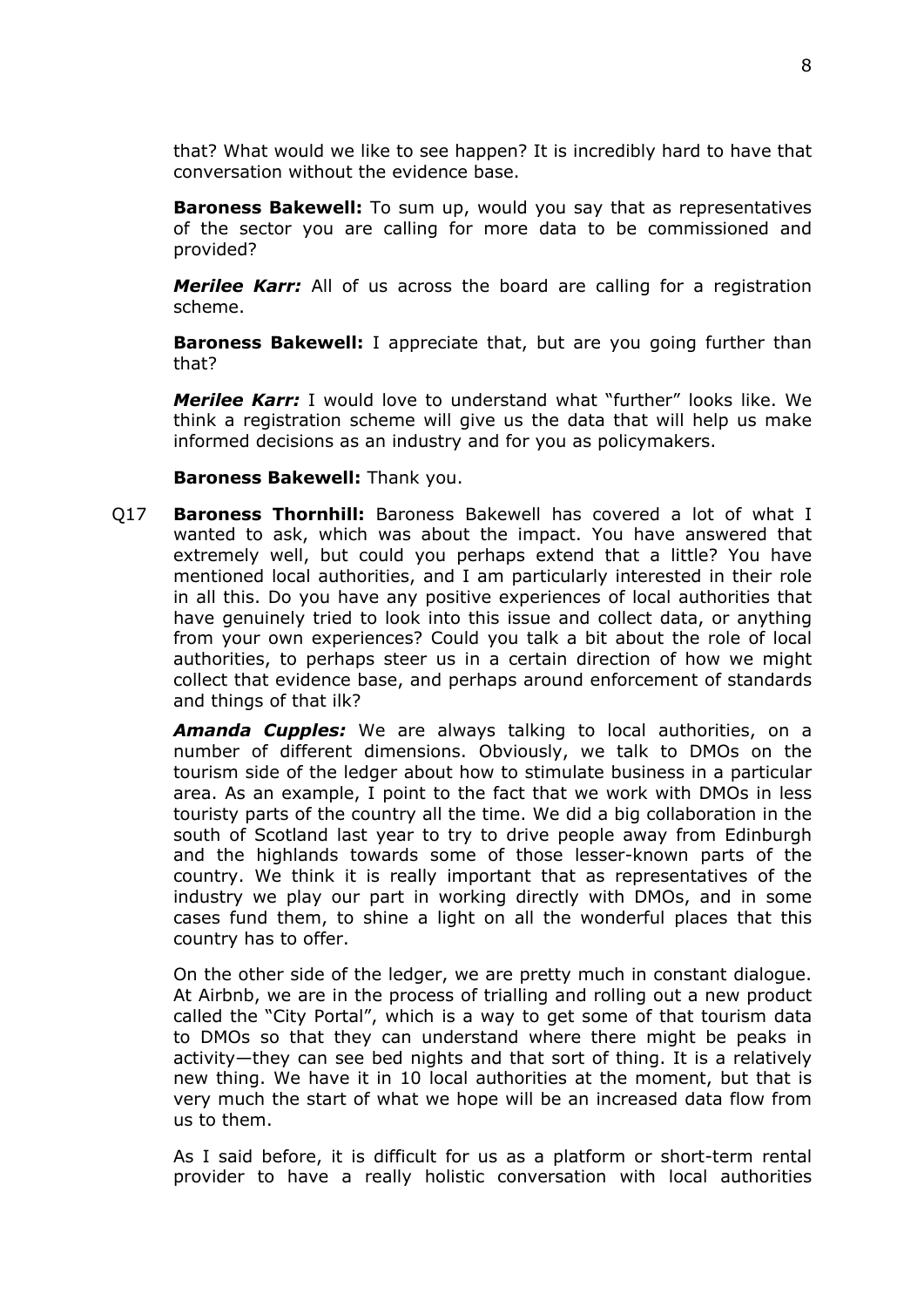because, of course, we just see a very narrow slice of what they see. My view and Airbnb's view on your question, Baroness Bakewell, about what comes next after a registration system is that we see that as a question for the Government and local authorities. As short-term accommodation platforms and providers, we can provide some insight into what we see, but, ultimately, we do not see the impact on roads or local services—and nor should we, quite frankly.

My view, and I think local authorities appreciate this, is that it is about being grown up, having that conversation, acknowledging where issues exist and working together to ameliorate the downsides, particularly on things such as noise and nuisance. There is so much that can be done without requiring heavy-handed restriction or licensing, or removals of supply from the market. I think we are all very pleased to have that conversation and to step up and be proactive in managing those downsides, but it is ongoing.

*Merilee Karr:* There are two things I would like to cover. It is incredibly exciting that, in the discussions we have with local councils, we find a common understanding of the issues. I have talked about the three different types of issues that we tend to discuss with them. We all agree that those are the issues we want to tackle together, and there are a number of initiatives that we can work on together to tackle them.

For housing, we think data is the best way to take away the emotional discussion. One important point on housing is that, in 2016, a report carried out by the IPPR in London—specifically in response to your earlier question—showed that the impact of short-term rentals on the housing market was negligible. At that time, short-term rentals accounted for less than 1% of the overall housing stock in the capital. The finding was echoed by a House of Commons Library report in 2018. Also, the IPPR found that more than half the properties it surveyed were let for fewer than 30 nights, so they were clearly not being used as an alternative to housing. Again, whether that happens to be rented housing or bought housing is a separate issue.

We have actually done a huge amount of work on standards as an industry. Back in 2017, we launched an industry accreditation that was backed at the time by the Ministry of Housing, Communities and Local Government. That accreditation scheme is based on the premise of safe, clean and legal—the key things that would be required. Our view was that local authorities do not have the resources to go out and inspect all the different properties, et cetera, so we as an industry want to take a leadership role in doing and funding that ourselves, so that the companies, or indeed individual hosts, can get accredited themselves. We chose the company Quality in Tourism to run the accreditation. It ran the "Visit England" scheme for more than 20 years, so it has huge experience across a broader sector in doing that. We think that accreditation and industry taking a lead in making sure those standards are adhered to is incredibly important.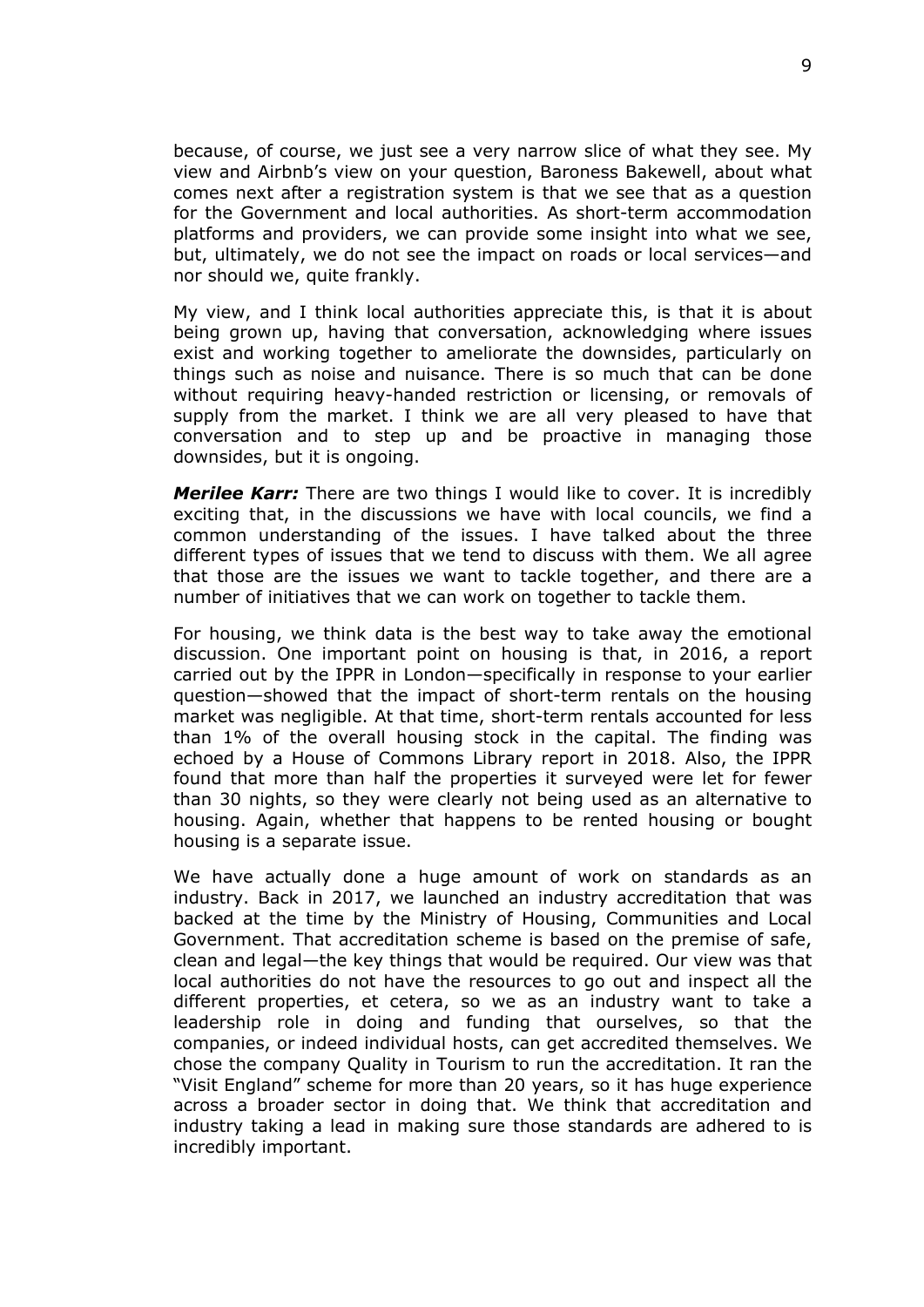On the amenities side, we see more acute problems in areas of higher concentration of housing. That tends to be in cities. We have proactively worked on a technology and buildings policy so that we can get ahead of the curve. Buildings can implement a policy, and technology will back that up to help residents understand the requirements of their building and generally best practice across our industry.

We worked with Westminster City Council and Manchester City Council on those policies. Unfortunately, the councils had other priorities during Covid, as I am sure we can all appreciate, so that has not rolled out as quickly as we would have liked; but we have it, it is ready and the technology is there to back it up, and we are happy to be rolling that out, even in advance of any regulatory changes. I hope it helps to see some of the initiatives.

On the noise side, it is great to see the innovation in our sector. There are now several companies around the world such as Minut and NoiseAware that provide noise detection. This is being proactively paid for and installed by owners and, indeed, the property managers who often look after these properties, because nobody wants a complaint from a neighbour saying, "It's noisy and it's 1 am". It is much better that we get a notification immediately. We can tackle that before it becomes an issue for the neighbours and certainly before the council has to be notified.

We also see innovation in the professionalisation of our sector. As the sector grows, we want to grow responsibly, and we are finding innovative technologies and solutions that help solve the very issues that are being raised and discussed.

*Fiona MacConnacher:* Coming back to the point about registration, you can see the number of short-term lets there are in the UK, but that does not give an accurate representation of how many there are because they might be advertised on Booking.com and on Airbnb. You are not getting a very good picture of what the case is, which comes back to Baroness Bakewell's point on data.

Local authorities are stretched and naturally, as a platform, we do not want to add to that. I think it is a combined effort to get this information. If you have a registration number attached to your property, you can see if it exceeds a cap, for example in London. I know there have been previous conversations with the London city council on this between platforms and local authorities. It can be very difficult to administer when you do not know what is happening. If Airbnb says that the 90-day cap has been reached for a property, it might also be used on our property, and you will then find that people exceed that cap. By having a database, you can properly track it and it will be a lot easier for local authorities to help.

Equally, we have a responsibility as an online platform providing such accommodation to take those properties off if they exceed the cap. From Booking.com's perspective, and I am sure from other platforms'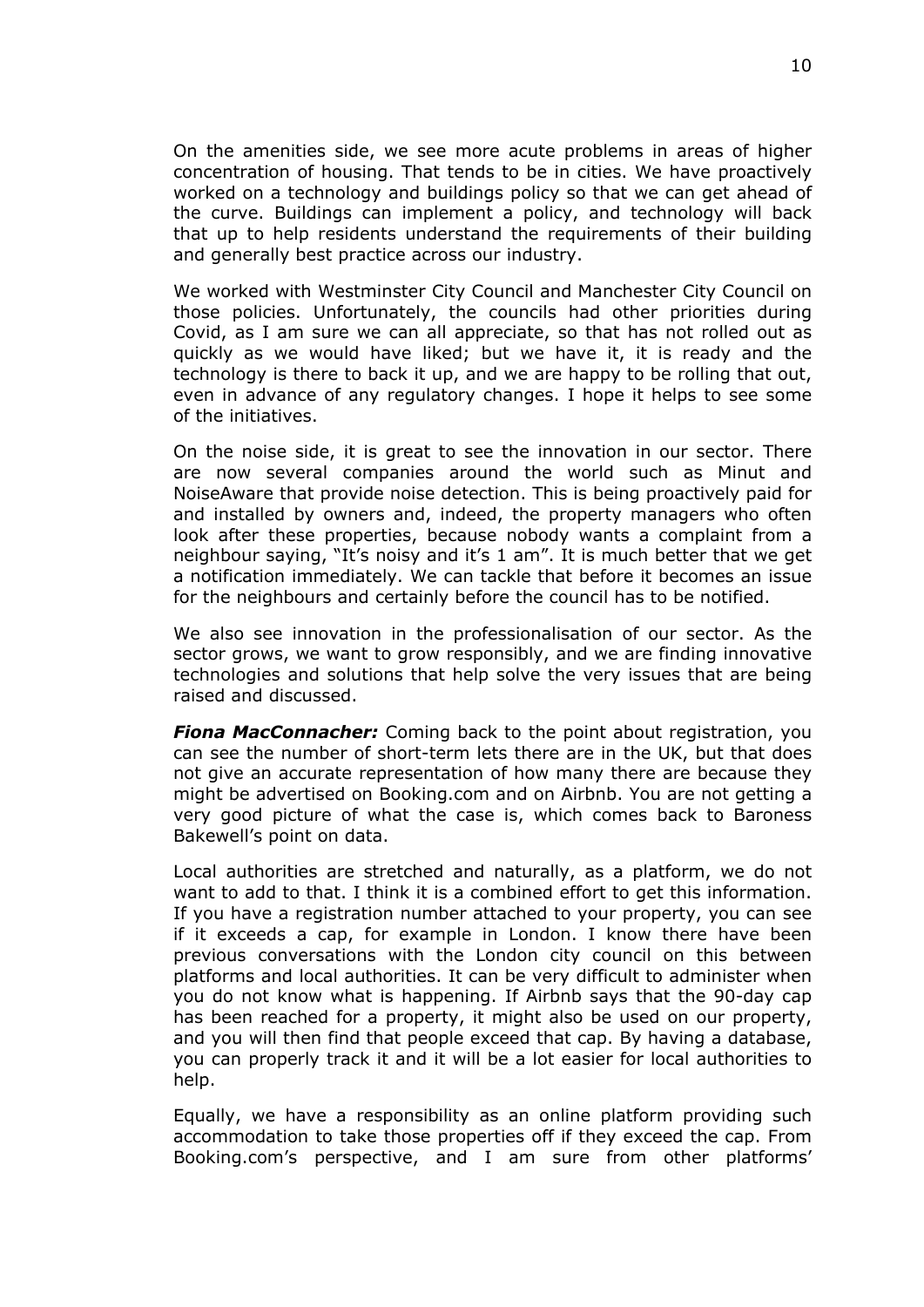perspectives as well, we want a very clear framework of what we are working with and what local authorities want.

Another point is that Airbnb, Booking.com and many other short-term rental providers are global companies. We have to administer lots of different regulations across the board, which makes it difficult to enforce them. At Booking.com we would call for more national regulation, possibly with an opt-in/opt-out for local authorities, so they can pick and choose the relevant form of regulation they want to use to tackle the issues within their area, which will then make it easier for us to enforce. Bringing in regulation is one thing—it is needed in this sector at the moment—but without it having too much deviation.

I know that there have been conversations with the Scottish Government on regulation. It is not compulsory, which we find difficult when it comes to businesses. We have competition and we are a business. We are trying to make a living. We want to abide by the rules, but by not making it mandatory you do not create a level playing field. There are providers such as Airbnb whose entire function is short-term rentals. You then have businesses such as ourselves at Booking.com, where short-term rentals are a portion of the accommodation that we offer, and we need to be competitive within that space. That is a really important thing to bear in mind.

**The Chair:** Before I bring in Lord Best on this area, I just want to talk to you about the data. There seems to be data up to 2018 for Airbnb, which is a long time ago, and there has been quite a growth in the sector, as you have said. I cannot quite understand why, in the absence of regulation, which might take ages and has upsides and downsides, you cannot get together through the trade association or a university and actually get some data.

*Merilee Karr:* There is ONS data and we want to work with the ONS to provide data across all these platforms. Eurostat commissioned a piece of work; it publishes that data on a regular basis and all the platforms submit to it regularly. We are trying to get the ONS to replicate exactly what Eurostat does. We have the commitment of the three major platforms—Expedia, Airbnb and Booking.com—to share data in that format, exactly as they have with Eurostat. We are waiting for the ONS to be able to deliver that. We are very happy to get that going as quickly as we can. We have been pushing for it for quite some time, but it needs to replicate exactly what we do with Eurostat, because, again, global companies cannot have lots of different solutions in lots of different countries. If we can replicate exactly what we do with Eurostat, we can have that data for the UK very quickly.

*Amanda Cupples:* On that point as well, I think that will help, but I would come back to Merilee's point about the compulsory nature of the host registration being critical for this data to be helpful. We can see only what we can see and, if we do not have an enforcement mechanism, that puts us in a very difficult position where we ask hosts to report data. If they do not do that, what happens next? Do we remove them from the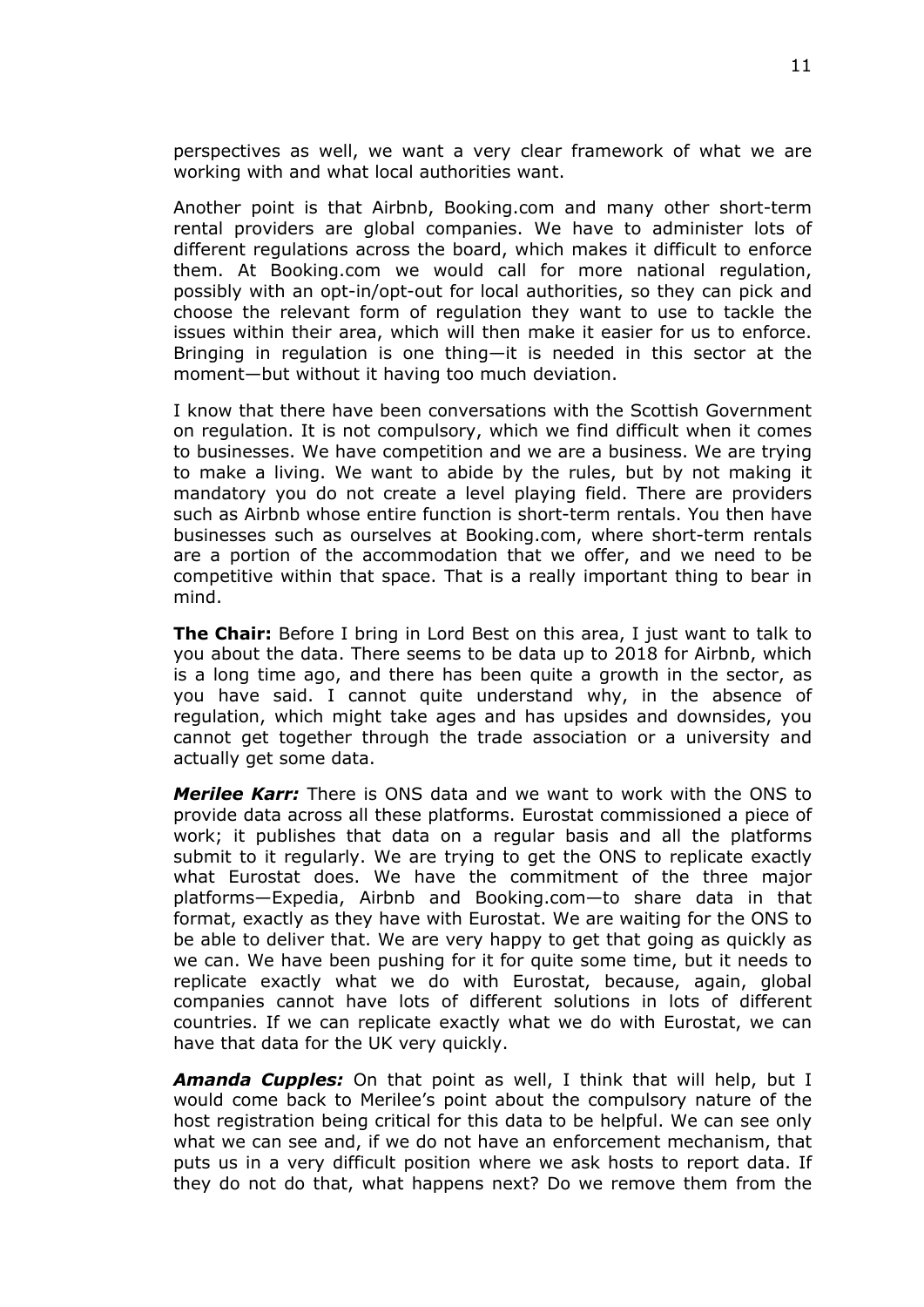platform? I put my hand up to that being a big conversation for us to have as commercial businesses.

On the consistency point, even between the three of us we represent very different types of short-term accommodation providers. As I have said, Airbnb hosts tend to be individuals who will have particular arrangements in terms of the role that hosting plays in their overall affairs. Booking.com has a slightly different supply. You guys work with a lot of property managers more up the professional scale. Getting that consistency is really important to be able to do something with the data in a structured way. Absolutely, we are doing what we can, but, just to be clear, it is not a replacement for the benefits that a short-term registration system would provide and unlock in terms of local authorities being able to have that visibility and make those policy decisions.

*Merilee Karr:* The main point is that, in the absence of the establishment of a registration system, there is data and there are things that we can do, and anything that we can do to push that ahead with the ONS would be appreciated.

*Fiona MacConnacher:* I would make a further point. As it currently is, the Eurostat data is aggregated and we are looking across the country, whereas with the registration scheme you are looking at more granular data. Local authorities could then break it down by village, parish or even area within a town. It is really important that there is a combination of all the data. I know that Booking.com is very keen to be able to provide that data as we do for Eurostat already. A combination of data will only make it better for there to be more data on this so that local authorities can make the decisions they need to make.

**The Chair:** What we are saying is that if you can provide data in the interim and find ways of doing that, also regionally in places such as Cornwall, which people are worried about, I am sure that would be helpful to people. A registration system has costs and benefits, as we will come on to discuss, including for start-ups, which might not be able to get into the market.

Q18 **Lord Best:** We are getting an awful lot out of you. It is terrific and really helpful. Our particular interest, because this is a spin-off from our inquiry on meeting demand, is about the effect on supply for people who need a permanent home, not so much about noise and nuisance, and those things. We do not have the data but we have an increasing number of anecdotes, I would say. We are building quite a strong picture behind this now.

Selaine Saxby, the MP for North Devon, did a survey of her constituency to see what was going on and discovered that there were 360 homes available on Airbnb but only one property available for permanent letting at that particular time.

I had a conversation last week with a company called Capital Letters, an enterprise in London looking at private landlords letting to people who would otherwise be in temporary accommodation. It tells me that the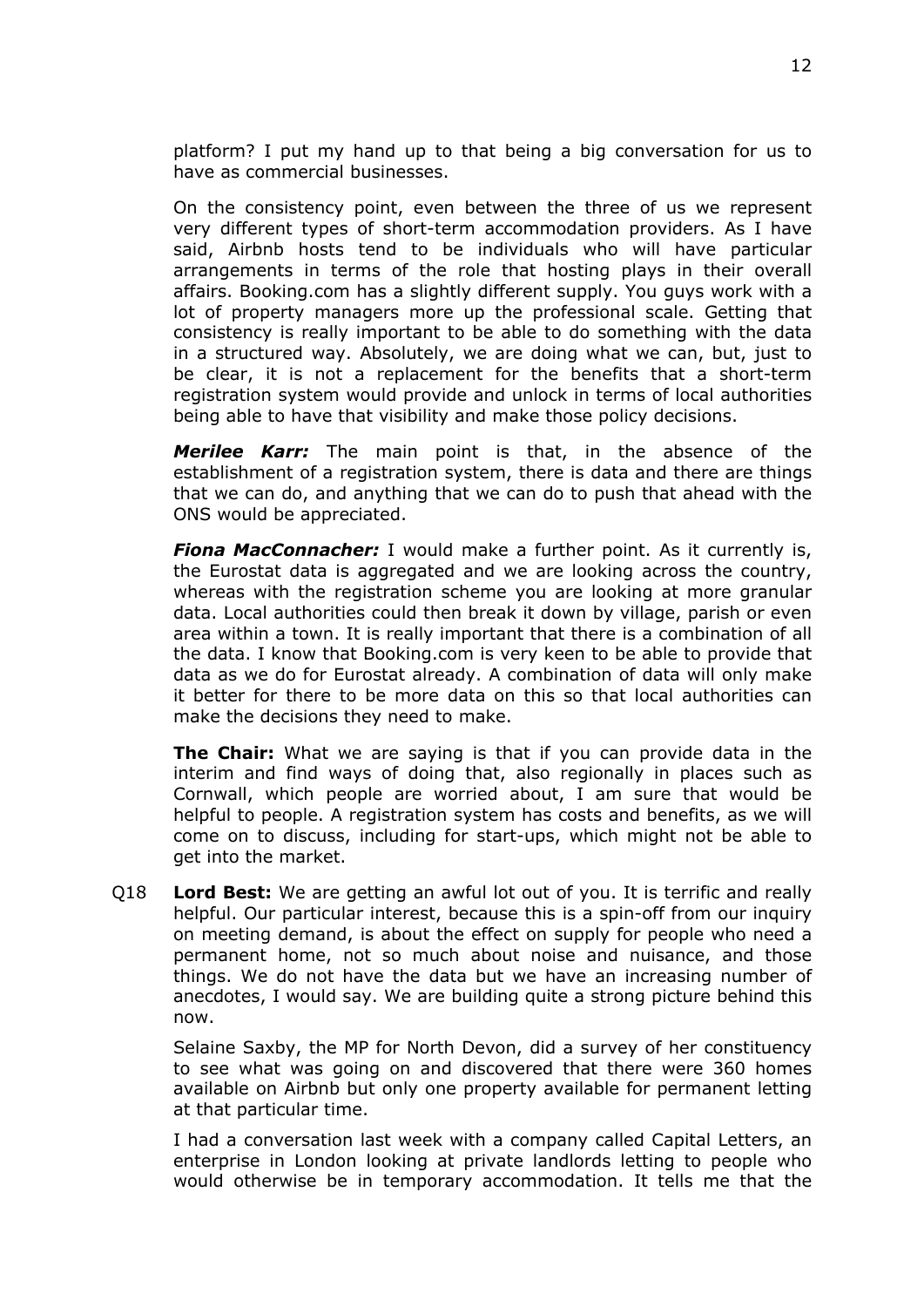market is drying up, and post Covid, with tourists coming back, this is the market that everyone wants now. They do not want to let to potentially homeless families, even if there are some inducements from the council. We do not have the data, but we have some pretty clear signals that this is a big issue.

My question is not about those people letting a room in their own home, which I suspect none of us is terribly bothered about. It is a good idea. Why keep a spare room when we have such a housing shortage? Let us encourage that, as the tax system already does. My question is about full-time letting, the commercial operation, not necessarily setting up a new company to do it but a whole house being let for more than X days. I am not sure where it came from, but I gather that 140 days is the magic number. It is the whole house for more than 140 days.

Do we already have data you are happy to share that could distinguish between those two completely different kinds of demand? If we are killing demand and we are killing supply to meet the demand, it is the full house for most of the year that counts, and not the people in the spare room letting business.

*Merilee Karr:* That is a very good point and, in actual fact, there are already existing rules. Rates shift from council tax to business rates when you hit a certain number of nights available and a certain number of nights let. That is important also in closing tax loopholes, on which we have been in discussions with what is now the Department for Levelling Up, Housing and Communities. I am sorry, it is hard to keep up with all the acronym changes. When you take data from the number of people paying business rates—ultimately, what you would probably classify as the commercial operators—you will see that it is an incredibly small proportion of what our industry represents.

In many cases, those locations have had vacation rental industries for many years. A lot of those commercial operators may have been around for 20 years or more, even predating the platforms and the Airbnb revolution that people talk about. It is important as well because, when we talk about the industry, of course we represent the short-term rental market and more recent things, but we also represent those companies, businesses and commercial operators that in many cases have been around for much longer than our industry is seen to have been.

We have to be careful that we do not demonise commercial operators but understand them better, which is why registration is so important—so that we can understand and correlate data from the number of registrations there are, how many of those people are paying business rates, and therefore, how many genuine commercial operators we have, versus what Fiona was discussing earlier. Speaking for my company, we manage several hundred homes across London, but none of them is commercial. They are all letting within the rules on an amateur basis, but with a professional operator.

Data will be really important to separate out those two things. There is anecdotal evidence that there are potentially more commercial operators.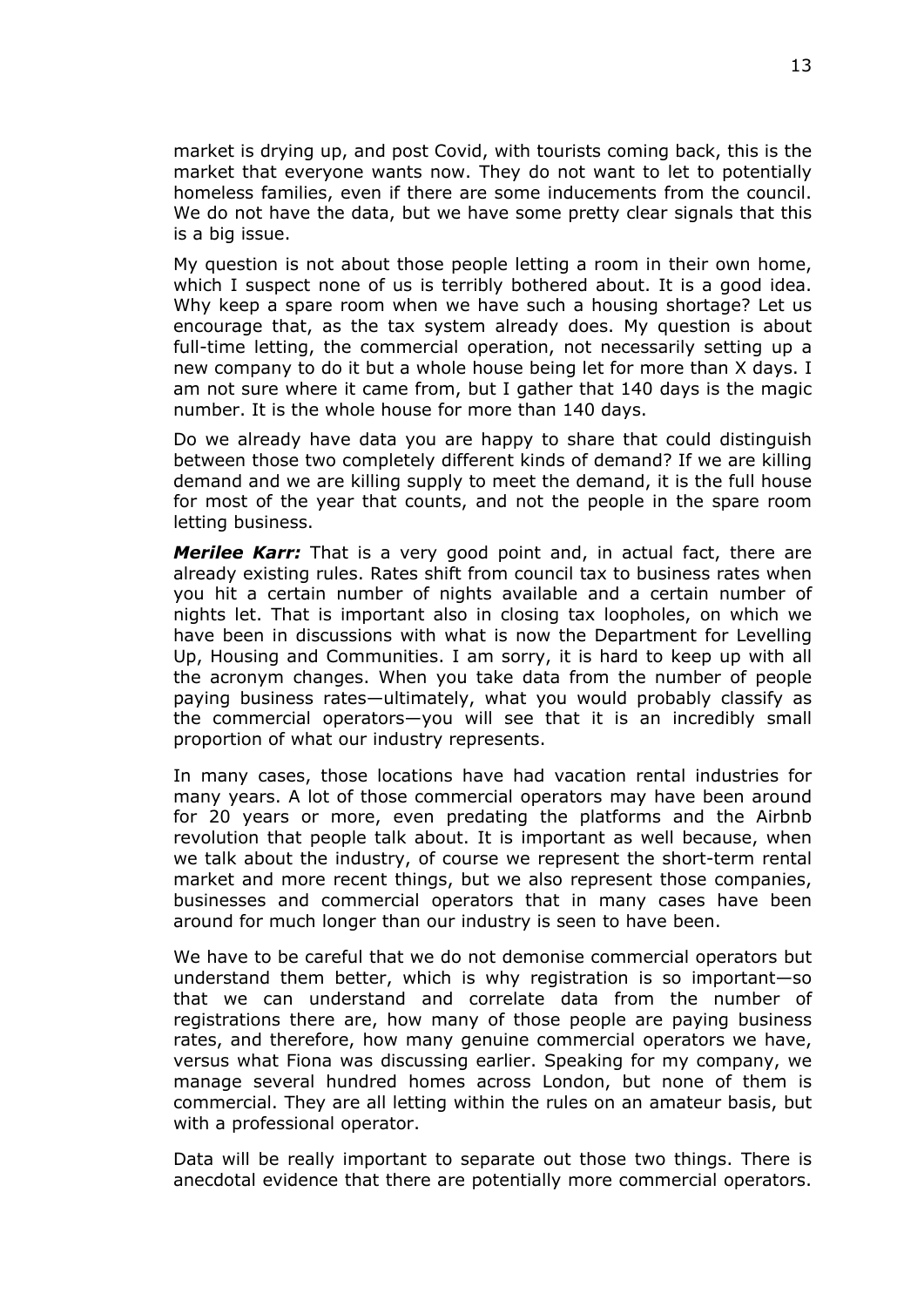I absolutely understand that as an issue, but we really have to separate out where it is professionalisation—people doing it through a professional company—versus commercial operators. Even when we are talking about commercial operators, how many of those have been around for a very long time and are well established versus new ones entering the market? Otherwise we run the risk of the unintended consequences of taking away the self-catered accommodation industry that has been around much longer than most of our businesses.

*Amanda Cupples:* I think there is a temptation, and you will think I am a total broken record by the end of this, to try to solve the bit of the problem that you think is the problem—what you have described. I have had a direct conversation with Selaine Saxby about this. We have talked to her a lot. She is a wonderful MP and I have huge respect for what she is doing. That particular survey is a prime example of why it is a bit dangerous to cherry pick. You think you know what the problem and the answer is, so you go and do something.

As to the idea that there are X number of Airbnb properties versus X number of permanent rentals, those methodologies are inherently flawed, primarily because they assume that every listing on Airbnb is a house that would be available for long-term accommodation. Particularly when you get into these vacation rental markets, you will have seen it yourselves as you travel around the country—they are barns, annexes, private rooms, sometimes yurts. Sometimes they are second homes, but they are second homes that are rented out for two weeks while the owner goes to Spain and then comes back and stays in them for the rest of the summer with the family. There is this whole variety of uses.

I would caution against jumping to the conclusion that there are private rooms here and big nasty property speculators there, so let us just go after these guys and that will sort out the problem. It is really important to have that complete, robust evidence base that gives you that richness and nuance around all the different ways that people use these properties.

The vacation rental one is very difficult to solve because what you have is, effectively, a seasonal problem, where there is a lot of demand coming in over a relatively short period. We hear a lot of calls for night capping. Night capping does not work in vacation rental markets because very few people rent out these properties for more than 90 days. You run into the 140-day problem as well in a seasonal market. That may not pick up who you think the problem children are. Of course, it is good to be proactive and, as I said, we are in constant dialogue with local authorities and people like Selaine Saxby. There is a lot to be done, but there really is sorry, broken record time—no substitute for having that short-term accommodation register that lays everything out in a consistent, transparent and holistic way.

*Merilee Karr:* Another important point to mention on this piece is that the move towards second home ownership has only increased with the Covid pandemic. A lot of people are raising the second home ownership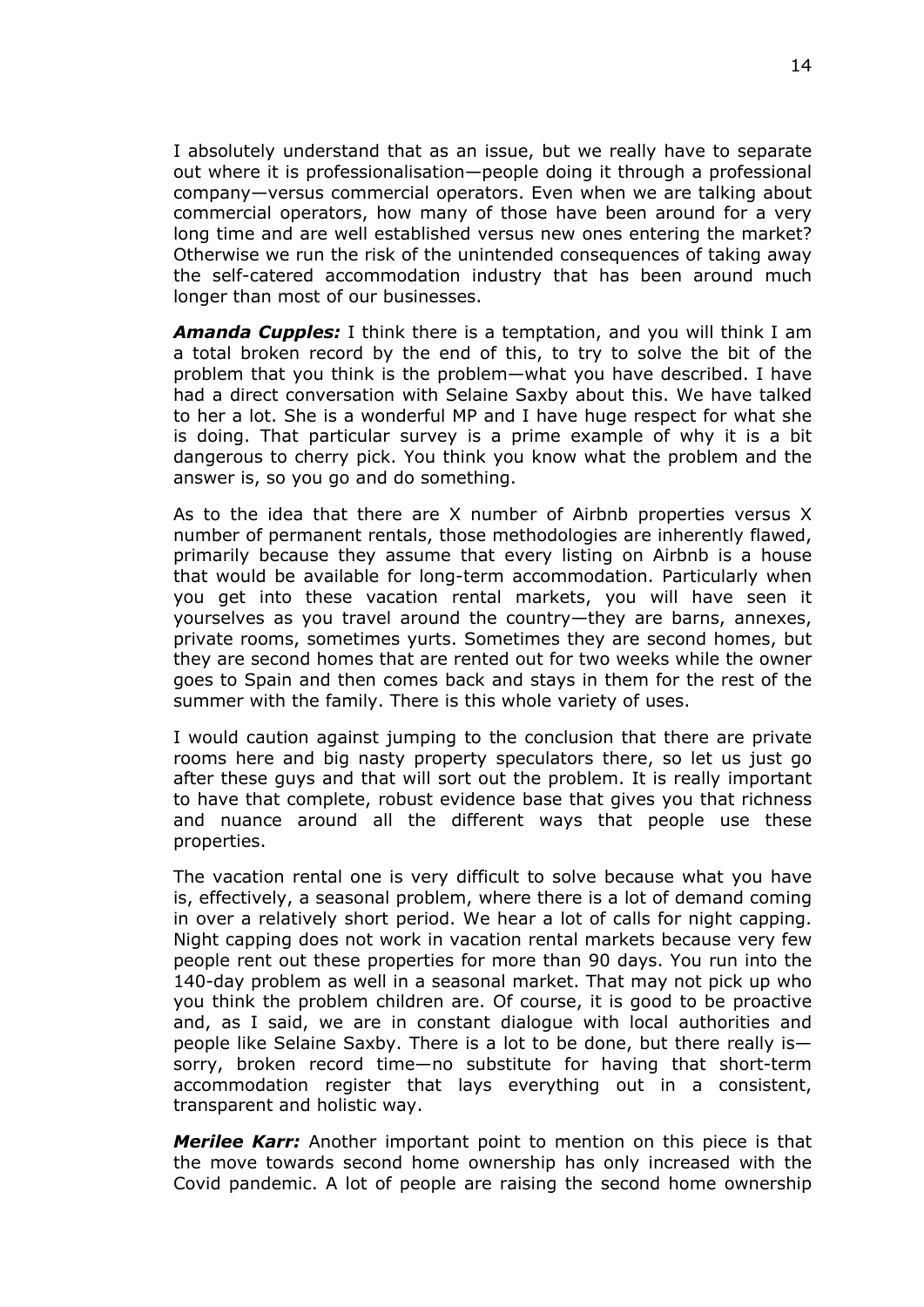issue. There is also a danger that we correlate second home ownership with holiday rentals. According to census data, more homes are second homes and not rented out than are second homes and are rented out. That is an important piece of information. Even on the tax side, we have advocated some of what Wales does in having a council tax premium for second home owners, because the economic value of a second home being rented out is hugely advantageous compared to a second home that sits empty.

Tackling the second home problem is very different from what our industry is here to talk about, but it is really important to separate out those two issues. Changing their lifestyles, as Amanda talked about, people can now work more remotely. They might now have a home in Wales, or somewhere else in England, and they might come into London only for short periods. If they own two homes, they have a home in London they are not using all the time and a home in the country that they are not using all the time. Are we going to stop that change of lifestyle that is happening anyway, by saying, "You can't do that", or, "You've got limits here or there", or do we say that the value of the income that is brought in by both of those properties being rented out when they are not being used by the resident is of value to that local community, and just because somebody is living there, by virtue of that, it cannot be rented out to a long-term tenant year round?

**The Chair:** Thank you. I am going to stop you there and ask if people can be a bit briefer. I am going to bring in Lord Grocott. We have quite a lot of further questions and it is important that we get through them. I realise our questions are difficult, but short answers are even more compelling.

Q19 **Lord Grocott:** We have heard an awful lot about data and you are all agreed that we need more of it. I have a couple of points I want to raise with you. You have all quoted data quite authoritatively in your evidence and, unless I misheard you, it has not always been consistent. We heard from Merilee Karr that the average income for people dealing with short-term lets was £3,000 a year, or thereabouts. Then we heard from Airbnb that the income from short-term lets was £6,000. That is not a marginal difference—it is quite significant. It will be a bit difficult for other people to obtain accurate information about this market if you are so divergent with the information you have given to us. I would like to know who was wrong out of the two of you, if you could help me on that.

*Merilee Karr:* To be perfectly honest, probably neither of us—

**Lord Grocott:** I guessed that.

*Merilee Karr:* —because there will be slightly different time periods and it will depend on what sample you actually look at. While you might say there is a big difference and it is roughly double, in both of those cases we are not talking about people earning £50,000, £60,000 or £80,000 and hitting the VAT threshold. We are talking about quite small amounts of income, relatively speaking. I agree that we would all like to get better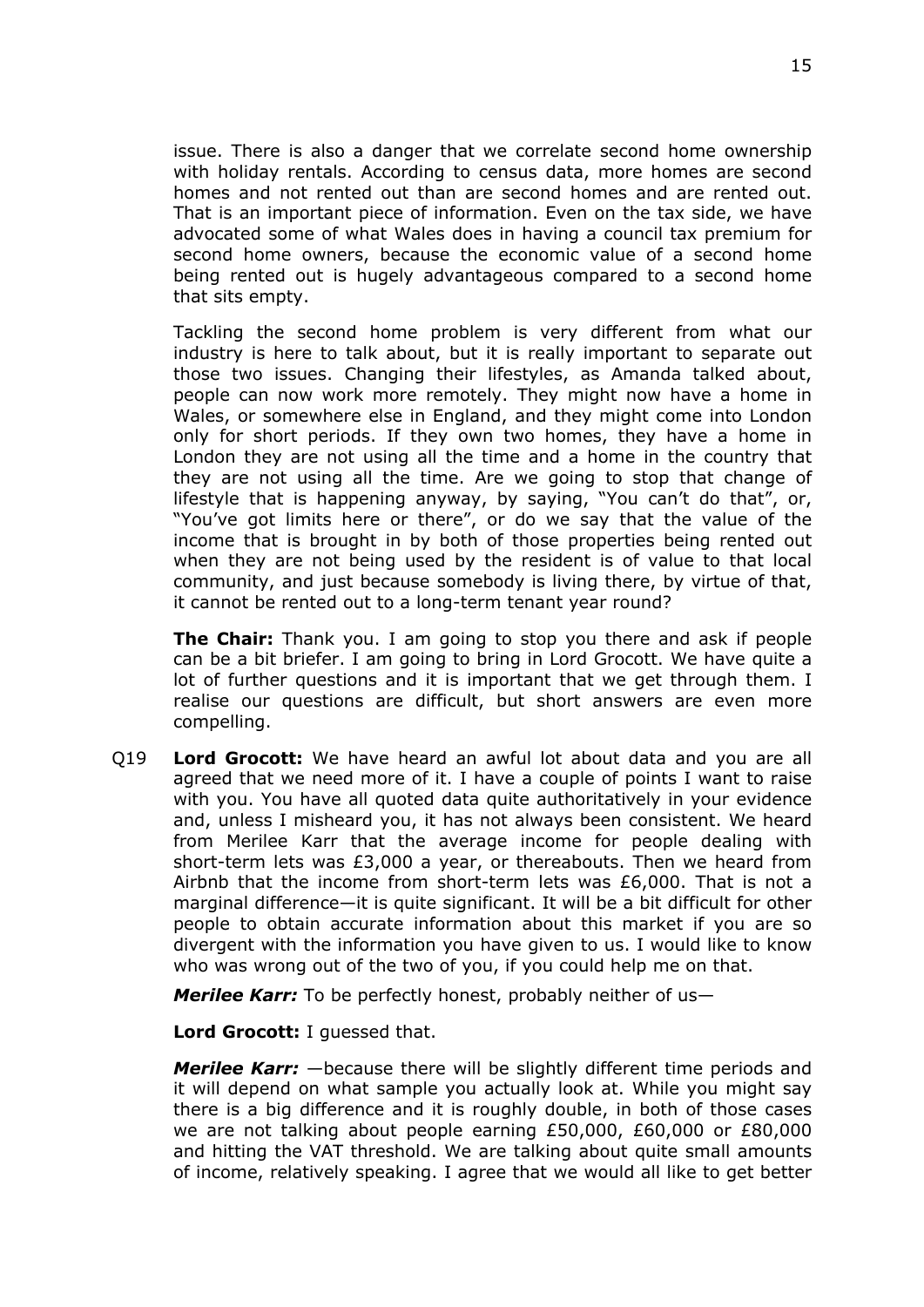data. Part of the reason why we are here is in support of that. We can get better at working together and making sure that we find the most accurate and most up-to-date data sources, but we are genuinely trying to present data to support the points rather than talking based on experience.

*Amanda Cupples:* I am sorry to interrupt you but I think that is exactly the point. We present the data in the way we view it for our own commercial ends. Broken record time again: having the register means we have a consistent way of displaying it, which means you can compare apples with apples.

**Lord Grocott:** I expected you to explain to me that you were using different bases. Could you give us a little note on what the different bases were on which you gave us those very important and authoritative statistics? We will then know implicitly why there was such a big difference on a very important fact.

The other question I have—again, this is about data and the shortage of it—is that, in the briefing paper we got prior to these meetings, we were quoted research from Scotland of a survey of short-term letting hosts in Scotland. I very much agree with my colleague Lord Best on this. No one is thinking of regulating someone who lets out a room in their house for two or three weeks a year; that would be ridiculous. It is about the whole of the house being let throughout the year through a number of short-term lettings.

The research from Scotland says that a survey of short-term letting hosts in Scotland found that over a third of short-term letting properties— 36%—were previously either long-term residential lets or owner-occupied homes. That is a pretty big figure. All right, you will say that, as a proportion of the number of houses overall, it is small—of course, 1% in London does not sound a lot—but it is a lot of houses. I would like to know with your expertise whether what to me sounds like a very significant figure in any way reflects your experience and, if not, what your figures tell you.

*Amanda Cupples:* First up, that number just does not reflect our host base and the way that our hosts tend to host on Airbnb. I do not know that particular survey so I cannot comment on the specifics of it. I come back to this point that, on Airbnb, the average host is renting out their home or their space for three nights a month, which is not consistent with what you are saying. We would have to dig into the methodology.

The broader point is that, again, whether a house has been taken off the long-term accommodation market or is in some way removed is going to be very sectorally dependent. We acknowledge that there might be parts of the country where this is a problem. It is entirely possible that this is true. I want to be really clear to the committee that we are not coming here today to pretend that there is never, ever going to be a problem and it is always going to be okay.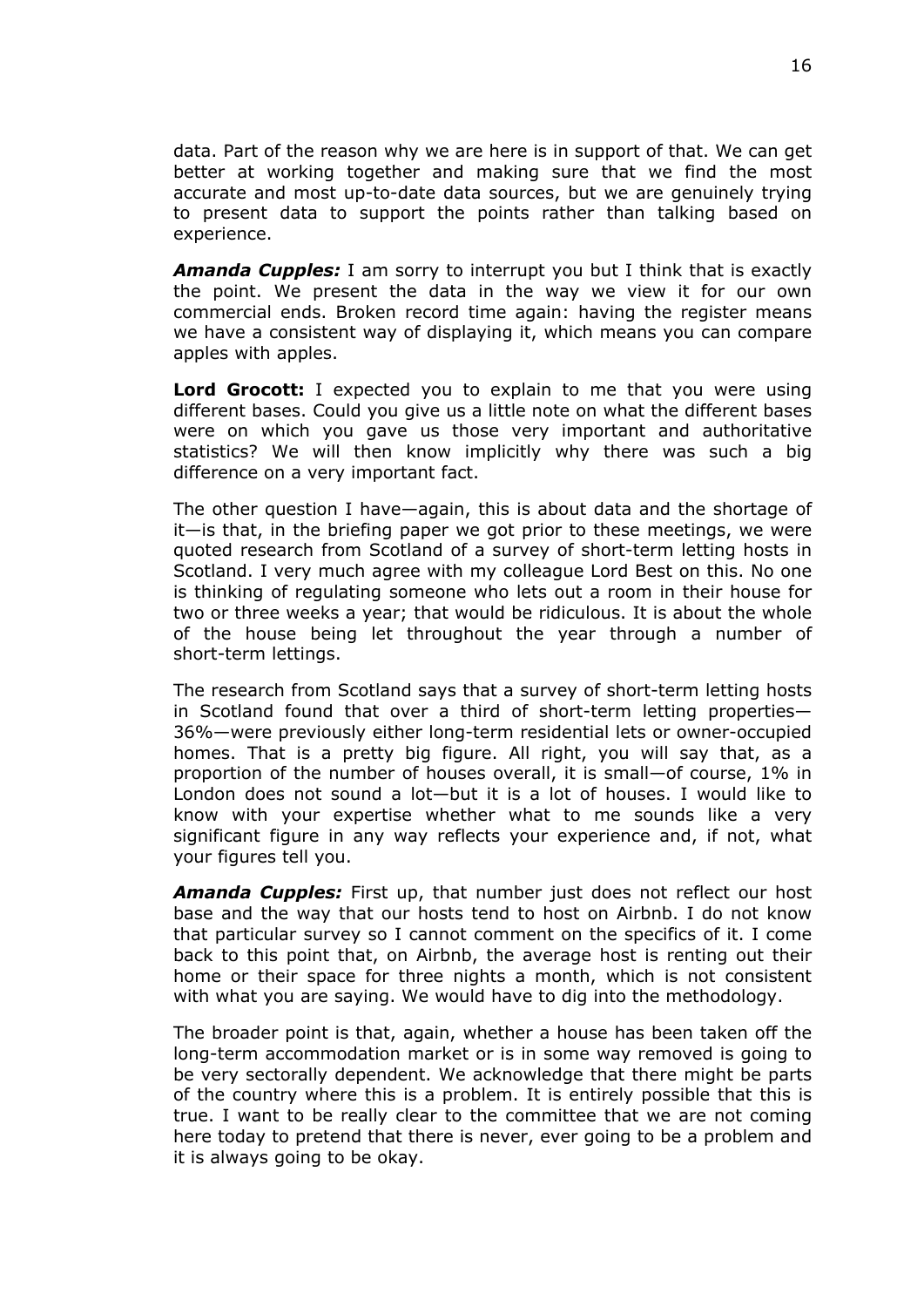Where we struggle a little is that people quote these surveys to us but they do not reflect what we see in our individual sets of data. It is almost difficult to know what to say because it sounds, on the face of it, like a problem, but the problem is—here we go again—that we do not structurally have the right evidence base to say, "Can we track these properties through council tax, rates and all those other data sources that local authorities have, to understand the turnover and the movement of property?" We cannot do that today. We do not really understand the occupation of those homes. Are they being let out all year or, to Merilee's point, are they people who have relocated out from an urban centre during Covid? We do not know any of those things. I find it quite difficult to give you a pithy answer as to what the solution is other than, "Let us get that evidence base and sit down in dialogue with each other, and we will come to the table and support if an intervention is required".

**Lord Grocott:** You must know the basis from which a lot of us are coming, which is that we are out of a very long report we had on housing. The housing "problem" for us is basically the shortage of houses for people to live in full-time, whether it is rented or owner-occupied. From our perspective, we want to discover whether this is affecting the 300,000 objective that the Government have and that we as a committee supported, and whether parts of your activities—I agree it is a very complex sector—are making that objective of 300,000 a year harder to achieve. That is really where we are all coming from. Any information you can give us on that would be much appreciated.

**Baroness Cohen of Pimlico:** I have a question that seems rather simple. In the Queen's Speech, in the proposed levelling-up measures, there is a statement that all landlords will be required to register. It says "all landlords", which in my book is anybody who lets any property for money—possibly the social landlords as well. It might include every known category of landlord. Will this not make a huge difference to your ability to collect data and possibly to your business models? Have you been thinking about this?

#### *Amanda Cupples:* Absolutely.

#### **Baroness Cohen of Pimlico:** Good. Please share.

*Amanda Cupples:* Obviously, there was that statement in the Queen's Speech, but our view is that what registration means has to be fleshed out. We know that there is a lot of work being done—I think Merilee mentioned this—on long-term landlord accommodation registers and various schemes. Our position remains the same. The short-term rental accommodation sector has to be regulated in a way that is proportionate to the activity taking place within it. For us, this is the short-term accommodation register that we proposed. The hallmarks of that register are that it is online, simple, instant and, if not free, cheap and does not present a burden to the ordinary everyday people who are home-sharing and doing short-term rental.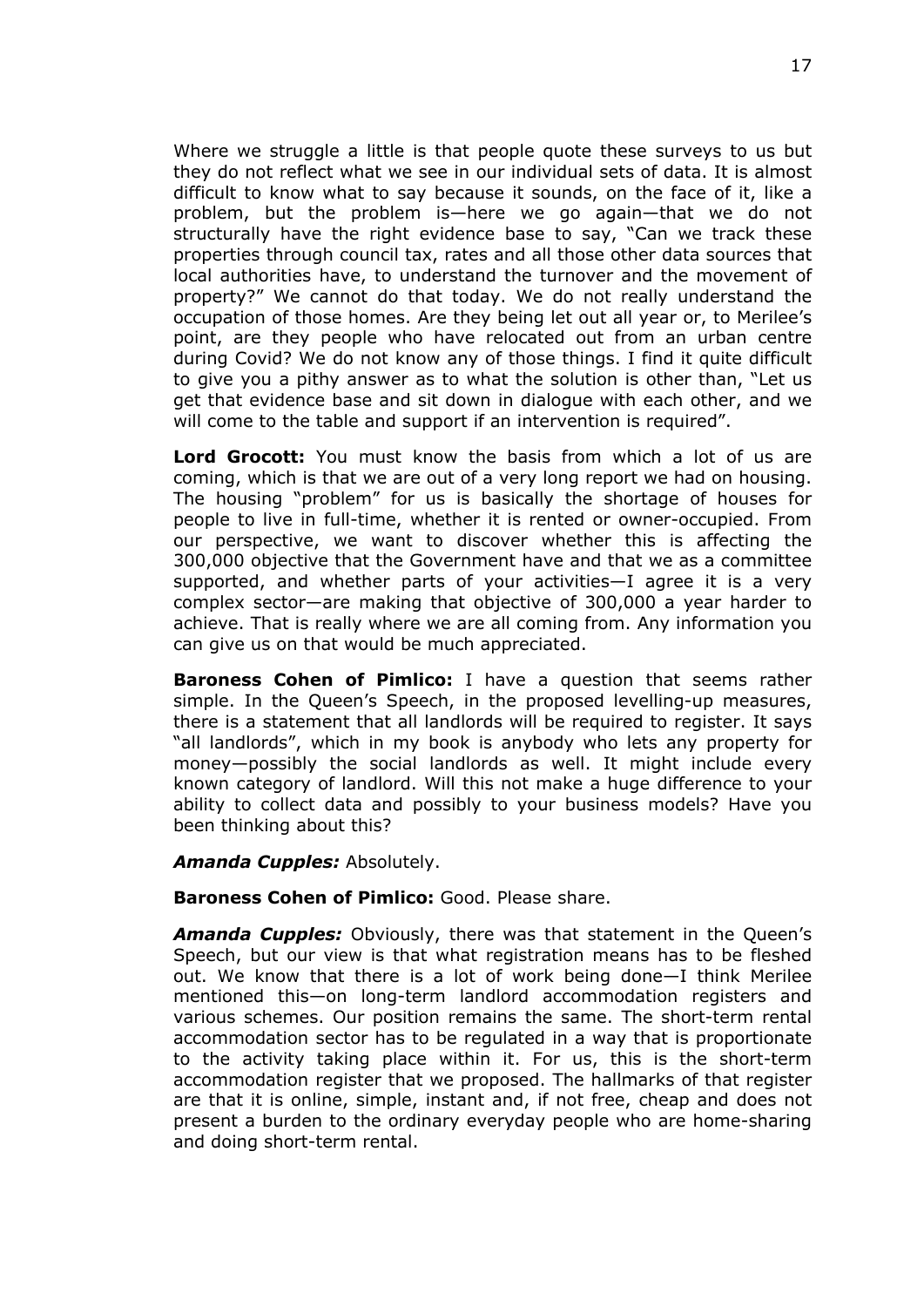I do not think anything in the Queen's Speech has moved our position. After this, I will have to have a conversation with our policy team, but I do not think we have had any indication that that sort of scheme around long-term accommodation would be applied to the short-term sector. We would certainly oppose that if it was because it is totally disproportionate.

**Baroness Cohen of Pimlico:** I am sure. One of my key questions is this: if and when this particular bit of the levelling-up Bill gets through, will that help the quest for data?

*Merilee Karr:* It certainly would give information about whether homes that are being rented in the long term are disappearing from the market. You would still have to correlate that with some of the tax changes. You have landlords leaving the market and selling properties to first-time buyers, so there is a whole bunch of dynamics going on there, but more data is absolutely going to help to clarify whether some of the trends that we hear about are actually happening in greater numbers, or whether it is down to more examples that do not materialise in the numbers. We do not know the answer to that but more data on the long-term letting side will absolutely help to debunk certain myths and help us know what we need to look at.

**Baroness Cohen of Pimlico:** This, of course, is not its purpose. It is reasonably clear to us that, although it may be disguised as a levelling-up agenda, this is tax-driven. If it is not registered, you cannot tax it. That is probably what is driving it, but I hope that there might be some incidental benefit as well and that this is not just the addition of tax to the Revenue, which must be important.

*Merilee Karr:* We support the fact that our industry pays tax. When we look at the distinction between business rates and council tax, for example, we have positions on those things that we think can be helpful. Ultimately, if money flows back into local communities and helps with local services, and all those kinds of things, our industry is a benefit to those local communities and, indeed, those local councils in funding the services they provide. We are very supportive of our industry paying its fair share of tax. If registration is helping the taxman to collect that, all the better.

**Baroness Cohen of Pimlico:** I have yet to know that taxation collected locally goes back into local government.

*Merilee Karr:* Council tax is.

**Baroness Cohen of Pimlico:** Council tax is, yes. Fair enough.

**The Chair:** Lord Moylan, do you want to come in?

Q20 **Lord Moylan:** I am always suspicious when businesses grow to a certain size having been start-ups and then start demanding regulation. When all the industry sector representatives turn up at the same time, pushing the same line very strongly, that slightly exaggerates my level of suspicion.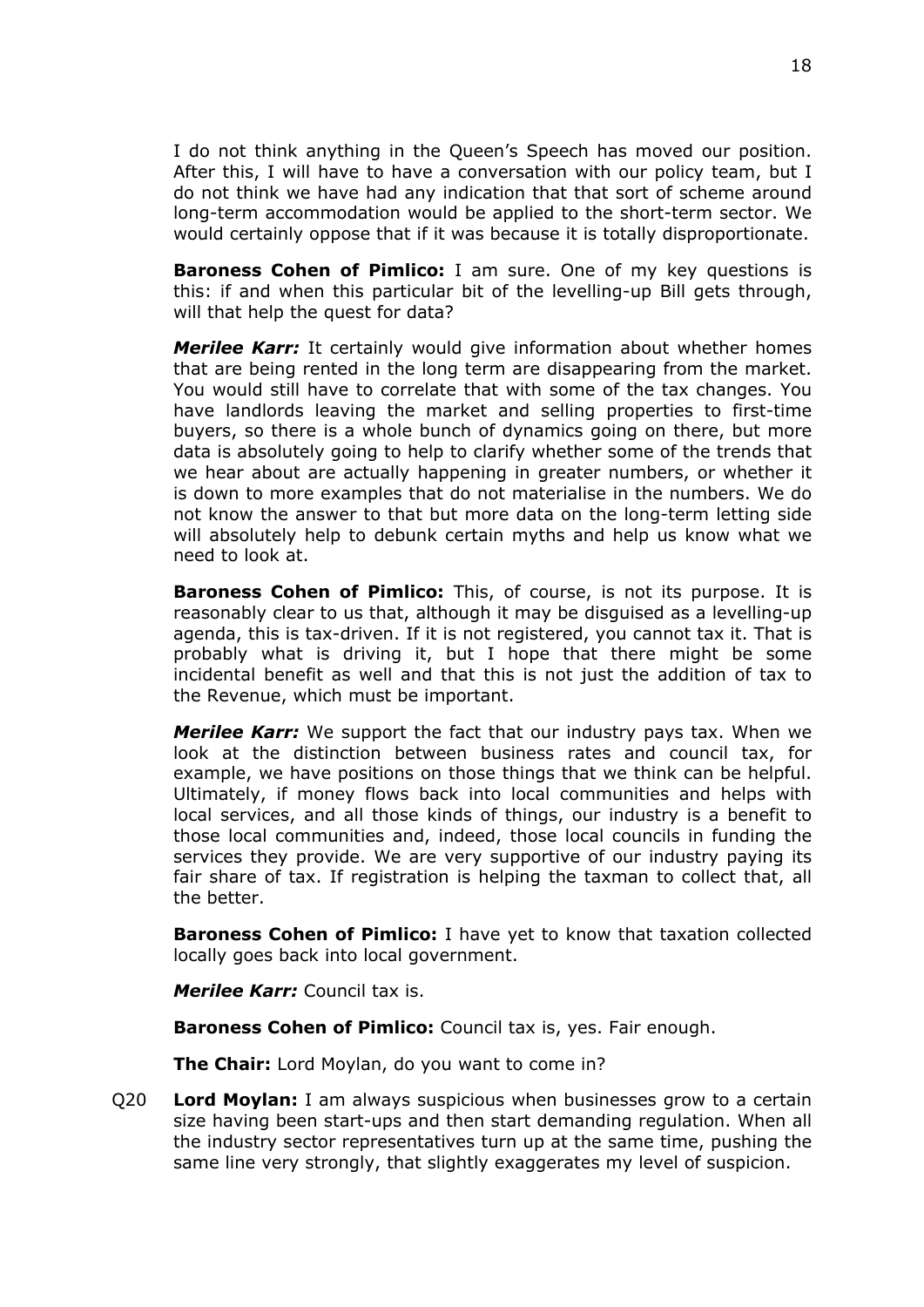We have heard why registration is going to be helpful to you and to data scientists—perhaps I should say statisticians—and policymakers such as the people around this table. I have not heard why it is going to be helpful to the people you described in such moving terms as living on a marginal income in making ends meet, I think was the expression, by letting out their homes. It seems to me that it would simply add an additional burden and perhaps drive them out of the market, especially as many of them would not be taxpayers in any event because of the allowance that exists for people letting out part of their home.

I also have not heard, in any sense, how it will help consumers—your customers. I am more interested in them and the people who are letting to them. I am interested in the business rather than the regulation; we are just putting obstacles potentially in the way of business.

I will elaborate on this last point so that you can then answer it as a package. We turn to the question of registration; Baroness Cohen's question helpfully brought this out. It turns out that you want a system of registration so light that it does not seem to me it would collect any meaningful data. You would just fill in a form online that gives you instant registration at no cost. It would not give you very much meaningful data; nor would it give you anything by way of higher standards or greater assurance for the consumer. Just filling in an online form does not mean I have actually dealt with rodents, and there is no one coming to check that I have dealt with them, that the furniture is compliant with fire safety or anything like that. I really cannot understand what the registration scheme that you envisage is going to produce other than data, which might be commercially useful and useful in policy terms but which, frankly, I can do without. Whatever Lord Best says, we really are talking about a very marginal effect on housing supply and zero on new houses.

**Baroness Cohen of Pimlico:** You do not know that.

**Lord Moylan:** We do not know it so we will kill the sector to find out.

*Merilee Karr:* I think the opposite. Obviously, these guys represent large global companies. I am here representing the Short Term Accommodation Association. However, I also run a small company here in the UK and can speak very clearly for smaller companies and property managers. We also have members who are hosts, so there are individual members as well. Overall, I think that the benefit for our sector of getting this data is critical because the risk we run otherwise is that all the stories that are told, all this anecdotal evidence et cetera, overtakes reality.

**Lord Moylan:** To move on, I have understood the benefits for you. I did not ask about that. I have accepted there are benefits for you, as there are for policymakers. I am asking about the benefits for the people you movingly described as dependent on the marginal income who will now have an extra burden to face, which might be a very simple one or a very large one—we do not know where the Government will land with this registration scheme—and what benefits would flow for the people who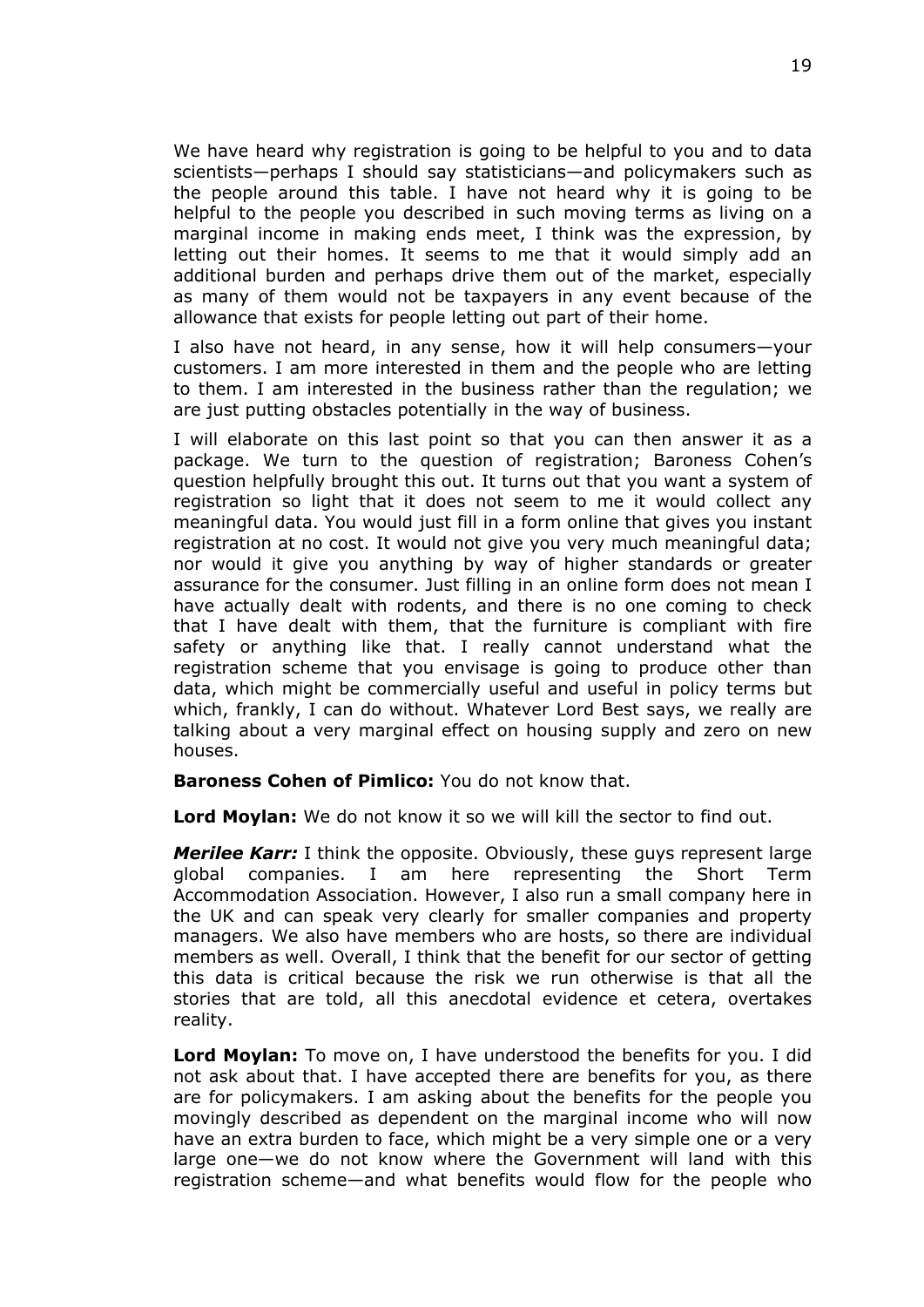are your customers.

*Amanda Cupples:* Perhaps I can give a counterexample. I think it is a very good point to raise. It is one of the reasons why we were very firm in our White Paper on the idea that registration for amateurs should be free, and for commercial operators perhaps you should charge them a reasonable fee. As I said, the bulk of the Airbnb host community are those amateur, everyday hosts, and it needs to be free.

I will give you an example of how this has played out in Scotland. I do not know how aware of this the committee is, but a licensing scheme has now become law in Scotland and we are in the process of implementing that with local authorities. It is onerous, costly and complex. What our hosts in rural areas around the country tell us again and again is, "I can't afford to pay £300 so I'm just not going to share my home".

The other day, I talked to a host in Edinburgh who brings guests into her son's bedroom when he is away at university and that funds his halls of residence. That is how she hosts on Airbnb. She will not be able to do that any more because she is in a part of Edinburgh where short-term lets will be completely zoned out. The benefit of this light-touch registration system is that people like that in England will not suffer what is going to happen to those hosts in Scotland. They will be able to continue to use their space, their house, to earn incremental income.

**Lord Moylan:** What is the benefit of it?

*Amanda Cupples:* The benefit, to be very frank with this committee, is that we are having some very emotive conversations in parts of England around potentially zoning out short-term lets altogether or radically restricting their use. We do worry for our hosts that those conversations are disproportionate to the ill or the harm that they are trying to address. For us, registration is a way of proving the value that our hosts bring to this country every day. We are very confident that will be proved out, but it has to be free.

**Lord Moylan:** We will have to see if DLUHC has any notion of what "free" actually means.

*Amanda Cupples:* Point taken.

**Lord Moylan:** Or whether the words "light touch" have ever entered its mentality.

*Merilee Karr:* There is also the question of where the registration scheme sits. If you look at Portugal, which is probably the most successful registration scheme of any market, it was free and it was run by the tourism ministry to collect that high-level data to start to identify what needs to happen. I think that is a great example of how, if it is free or low cost, a scheme could be run. It would be £20 per year per user to register even if it is fully funded, so it would not cost the Government anything.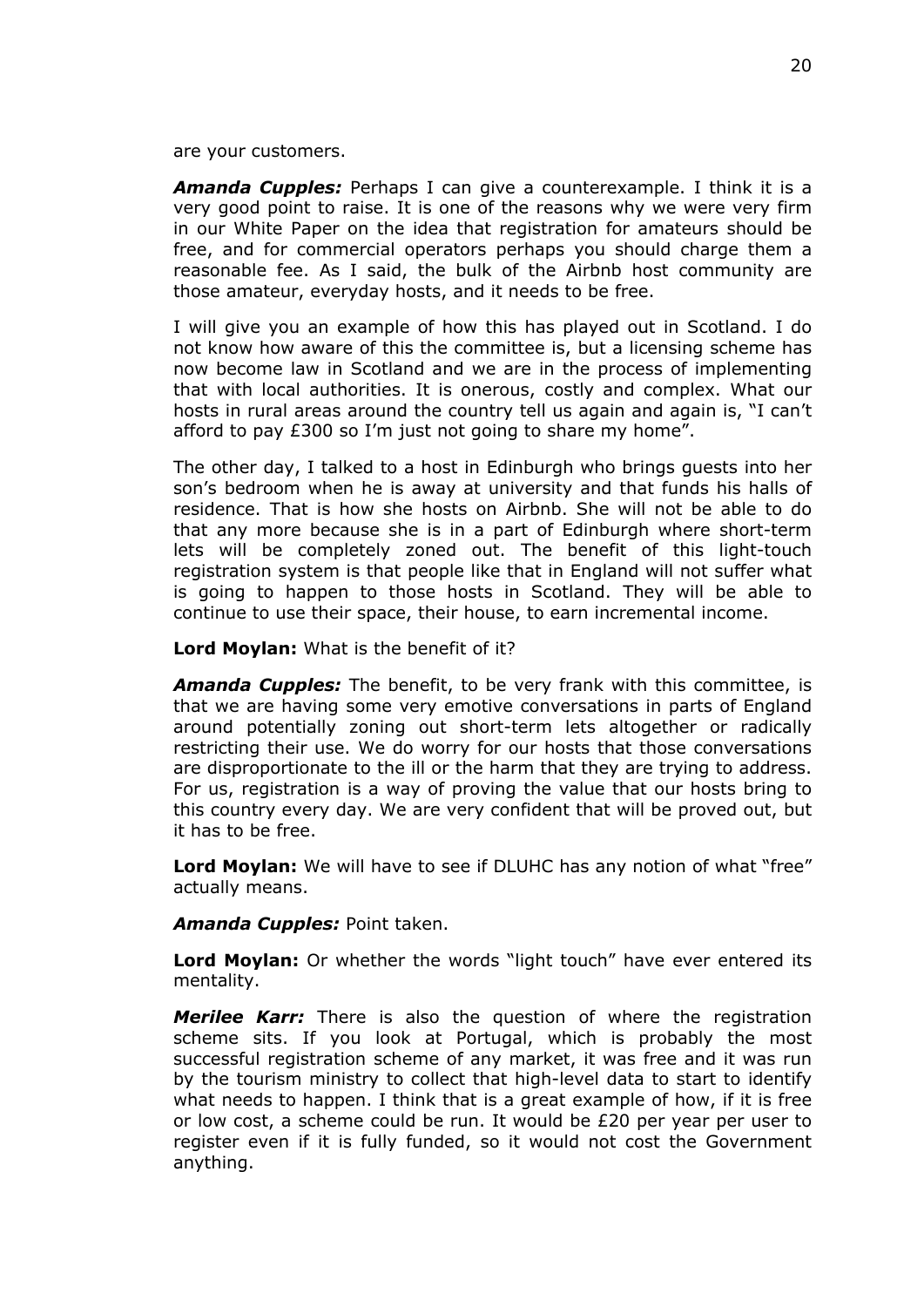**Lord Moylan:** I do not want to take up too much time but, essentially, you are trying to engage the Government to carry out on behalf of the state an exercise that is of benefit to the industry by which you could and most industries would expect you to—develop your own data. In doing so, you are inviting the Government in through the door and saying, "It is free or £20". They do not know what those words mean. Of course, what happens is, the moment the Government regulate something, they take on in the public mind a degree of responsibility for it. You start writing to your MP complaining about the fact that this was a regulated cottage and it was full of rodents, or whatever it might be. The push is always for the regulation to be tightened. You get a headline in the newspaper saying, "This is disgusting", and you get tighter and tighter and more onerous regulation. You are inviting them in to collect data that you should be collecting but you have not demonstrated—not to my satisfaction, anyway; perhaps to others' you have, I do not know what benefits will accrue to the economic participants in the sector, which is the consumers and the hosts. Anyway, I will shut up.

**The Chair:** Thank you. I would add that Twitter and Facebook were very iffy about providing information to our committee. The more you can do to publish data you have yourselves, rather than being totally reliant on the Government to bring in a system, which may well be needed, that would help us.

I have four more speakers so if we can keep the last few questions short, which I think go over some of the same ground, that would be good.

Q21 **Lord Haselhurst:** I am finding it difficult to imagine all the situations that could arise on the face of it. If you have a property and you want to rent accommodation in it, what could be wrong with that? As Professor Novelli happens to mention in her report, a minority of bad actors can give the whole thing a bad reputation. There will be bad actors in everything, will there not? There will be people who exploit and so on.

I envisage the matter of regulation being conducted at the local level. Local areas ought to be able to decide what is in their interests generally. That might have some merit in it. I share Lord Moylan's doubts about whether it is the Government's job to do it. Their job is to create policies that enable houses to be built to meet a permanent rental market and the desire for home ownership.

I remember student accommodation, where you were piled into a particular property and you did not live to the highest standards and so on, but it happened, it worked and rarely was there scandal in those situations. Now, at the opposite extreme, you get people letting their houses in desirable country areas at a high-end rent where four, six, 10 or 12 people can be accommodated, usually for a week, but in that case the owners have time, which is imposed on them, to have vacated so that the place is right for the next people coming in.

How will we regulate the state of the properties? I can think of lots of places. There is Rosebud Cottage, for example. A silver-haired widow who owns it but it has a killer staircase or low beams where someone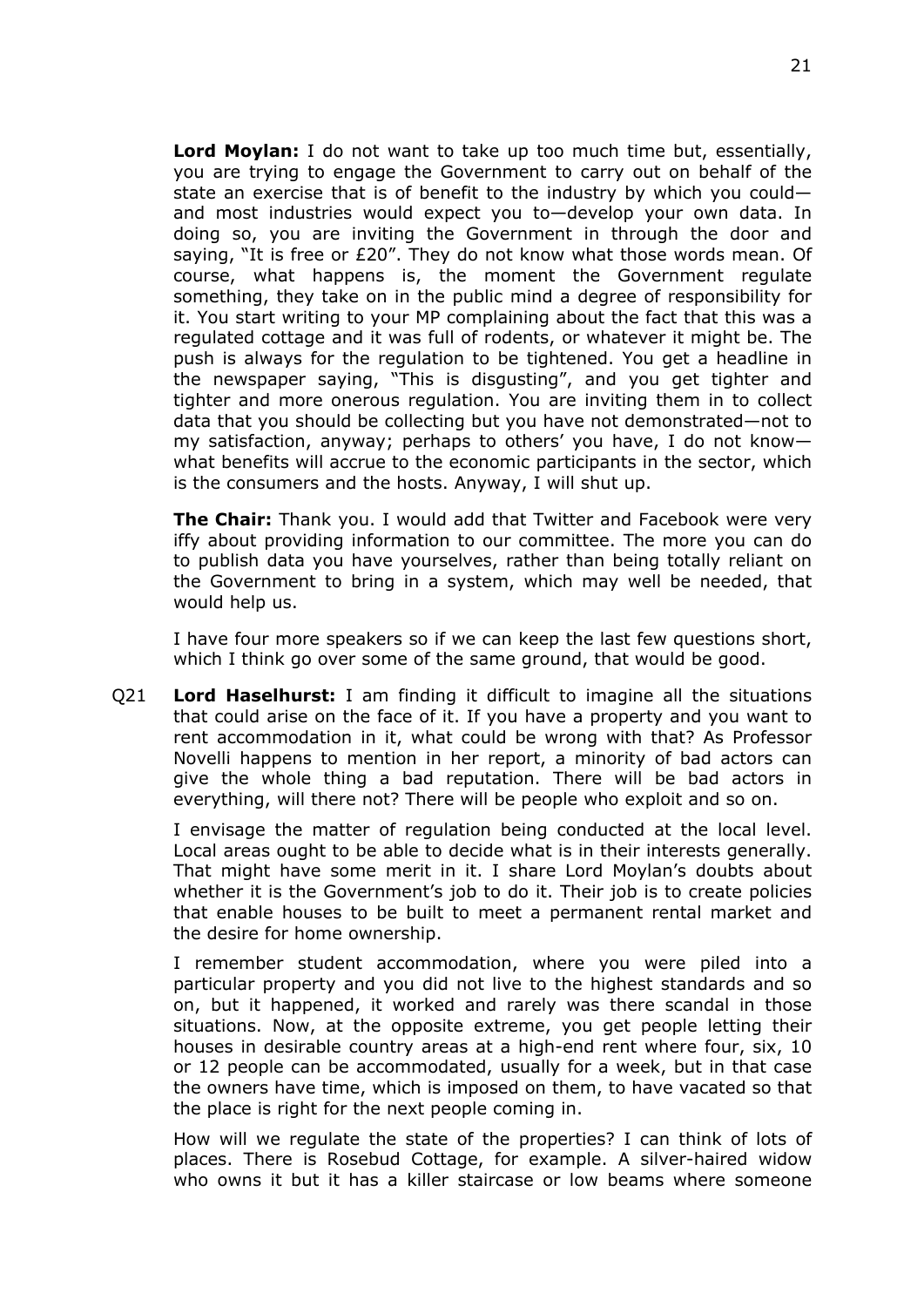could crack their head. There are huge responsibilities attaching to that. I just worry that this is diverting us from the real job of making sure that there is a plenitude of housing to cope with the various needs.

*Merilee Karr:* There is already a whole host of regulations on safety that apply to our sector. We publish them all on the Short Term Accommodation Association website. They are available for people to learn about and it clarifies that a lot of these regulations already exist. We have been working with the National Fire Chiefs Council on regulations specifically around health and safety risks. We want to make sure that, where those regulations already exist, they are well implemented. That is also why we implemented the accreditation scheme so that we would have independent third parties coming in and inspecting. That is funded by the industry rather than local councils having to do more of that activity.

I agree with you that it is important that these standards are adhered to. I also share your view that our industry needs to take the lead in making sure that they are implemented, so that it is not an extra burden and we meet the consumer demands that these ladies have spoken about, which are not going away. If anything, they are increasing as families want to travel more, as they have enjoyed staycations over these past few years. Meeting that demand while making sure that we have the right standards in place is critical, and working together to do that is really important.

**Lord Haselhurst:** I will follow that up. We can hit bizarre situations where very popular places have so many holiday lets that the people who live there normally for the rest of the year—they might be the people who run the local café, bar, butcher's shop or whatever else—cannot afford to live there. It is getting ridiculous. Surely there has to be some sort of proportionality about this. Holiday lets of two days, seven days or whatever are attractive on the surface but, if it is doing a lot of social damage to a community, we surely must restrict it in some way.

*Merilee Karr:* We would love to get the evidence to see what the issues are and where they exist, to be able to make educated, evidence-based decisions about that.

**The Chair:** We will move on because we are in danger of having the same conversation again on that particular point.

*Amanda Cupples:* May I make one short additional point on the standards piece? As participants in the industry, we all take this very seriously. We are constantly innovating and improving the way in which we talk to our host communities about this. Airbnb has a very comprehensive set of insurances and protections for hosts. It is called AirCover for Hosts and includes a \$1 million guarantee if something goes wrong on a trip and so on. We have a trust and safety council where we work with Crimestoppers, the National Fire Chiefs Council and many other bodies. We do educational seminars and webinars with our hosts all the time.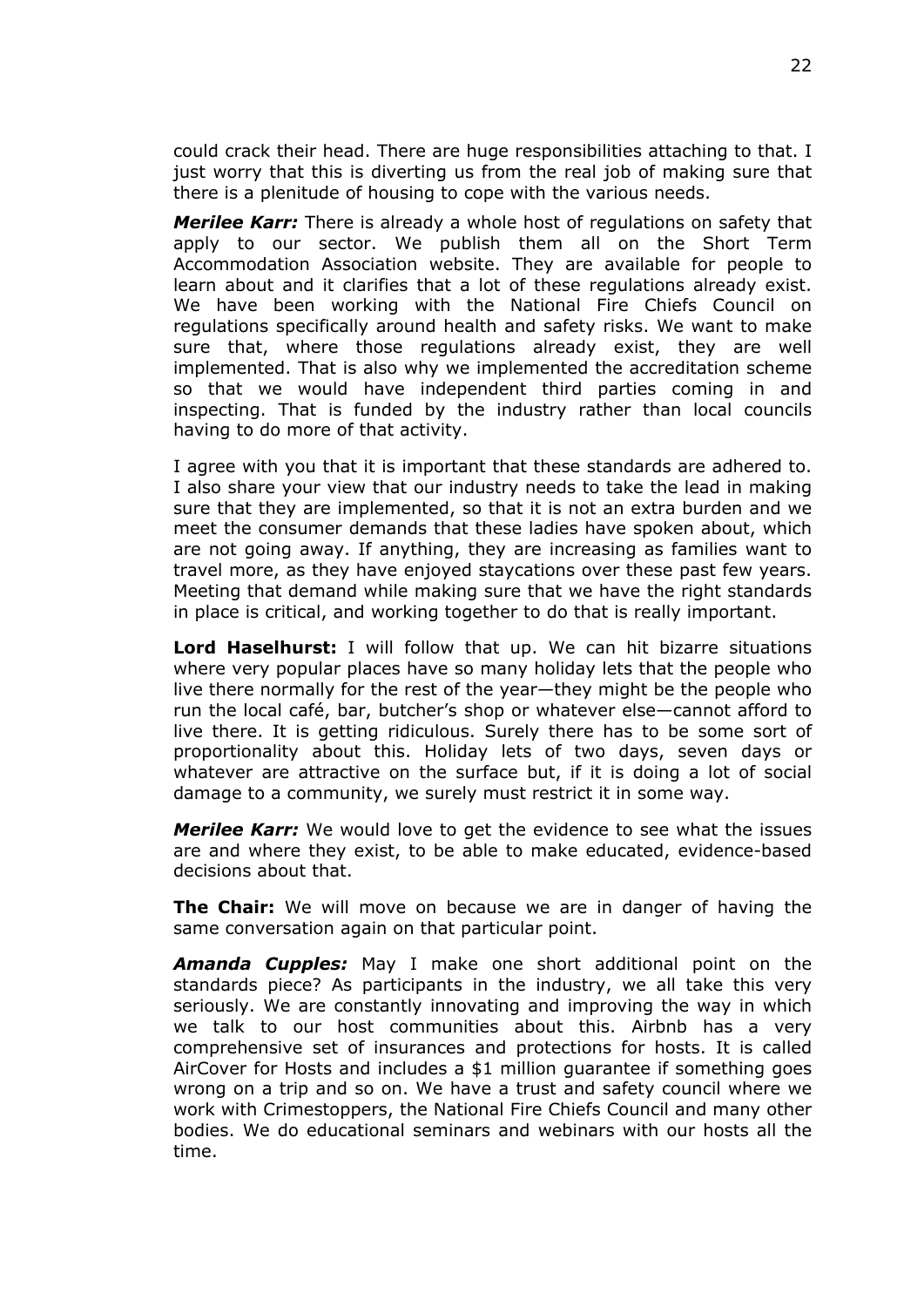This is underpinned for those of us who are on platforms by what I would describe as the most effective inspection system in the world, which is guest reviews. We constantly monitor guest reviews. We do regular quality sweeps. We have a very high bar for the quality of the properties on our platforms. I offer that to the committee just to remind it that there are ways of doing inspections other than someone paid by the local council knocking on your front door to check whether there are rats. We know—in fact, a lot of the time I personally know—where we have a property that falls down because our guests let us know about it straightaway, and we take action.

**The Chair:** I think we all support the review system.

Q22 **Lord Stunell:** In the evidence so far, you have said that you want compulsory, not voluntary, registration, if I understood it correctly. You do not want licensing. I would like you to define the subtle difference between registration and licensing. You are strongly in favour of accreditation by the sector itself, which is the point Lord Moylan made. Could you draw those three points together and tell me whether I have understood the distinctions you have made correctly, and whether there is a better way of integrating them than I have heard so far?

*Merilee Karr:* The distinction between registration and licensing comes back to what all of us have shared about registration being instantaneous. It is a declaration. It is free or very low cost. Registration gives us an idea of who is doing the activity and where the activity exists, and it gives us that critical dataset. Licensing is when you need permission to do the activity. There are potentially inspections or other things that go along with it. It tends to be far more costly and far more burdensome, and deters a lot of the amateur activity that everyone seems to be saying is exactly the bit that we want to encourage. Those are the two distinctions.

Our position is that, by having accreditation, if you are accredited and you are inspected, you might get a discount on your registration because it makes it easier for councils to know where they need to focus their resource and where the inspections are already taking place, funded by the industry. Something like that might be a way to address that and to have a simple registration scheme that encourages people to do their own inspections and meet the standards on their own.

*Amanda Cupples:* To build on the accreditation point, we probably have a slightly different position in that we of course support any initiative to drive up quality standards. I would just caution against requiring those very casual, occasional hosts to have to accredit in a way that is disproportionately burdensome and perhaps does not reflect the type of short-term rental. For example, if you have a private room in your house, the standards that one would reasonably expect that kind of host to meet would be different from someone renting out a 12-person home on a commercial basis. There is definitely a conversation to be had about the right way of making sure that those quality standards are driven up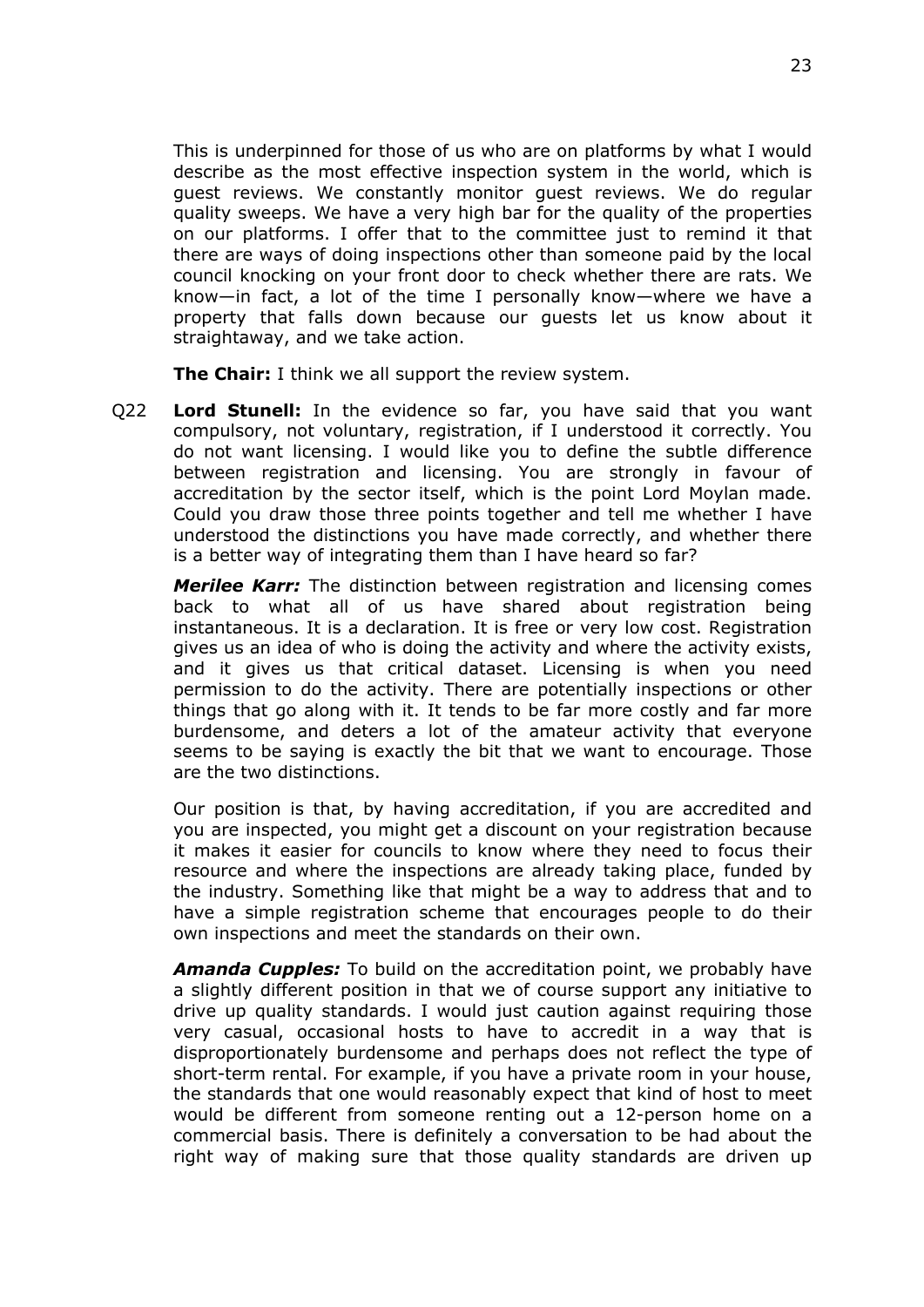without, again, adding very onerous obligations, but I think that is a conversation that we can and will have at the appropriate moment.

*Fiona MacConnacher:* I would add very briefly that we would also push for something proportionate.

Q23 **Lord Carrington of Fulham:** I think you will have picked up that some of us—Lord Moylan expressed it very well—are a little suspicious about government regulation, not because we are against registration, I suspect, but because we think it will lead to something more than just registration.

Looking at what actually works, there is a dividing line between what the industry can do itself—this is true about all trade bodies; I have been involved with a couple of them in my career—and what the industry cannot do itself, which takes government intervention. I would have thought that the incentive for most companies is to keep the amount the Government have to do down to the barest minimum.

I understand why you would want registration. I understand why you would want the statistics. I understand why there would be benefits to the big operators in the business. You will know where the properties are that you want to target; you will also know where your competition operates; and you will get some sort of feel for the quality of the competition properties that other people have on their platforms. I understand all that.

It comes down, though, to what Amanda was saying about how you maintain quality and how you get your customers to understand which properties they should be renting and which ones they should not, whether it is because of maintenance and quality or because of the sort of information they are getting as to the type of property—low beams, steep staircases, or whatever. TripAdvisor has enormous problems with fake information on its customer reviews. How do you avoid that?

*Fiona MacConnacher:* If you are making a review on Booking.com, you have to have stayed at the accommodation. It is a slightly different model from TripAdvisor or, indeed, Google reviews, where you can make a review without having stayed there. You are only able to make a review once a trip has come to an end. I cannot speak for Airbnb but I imagine it is a similar situation.

*Amanda Cupples:* Having said that, fake reviews happen and we have a process for taking them down. Again, one advantage of being in a platform situation is that, if there is a fake review, often the person on the other side of the review will flag it to us and we can take it down. For us, fake reviews are the worst thing that can happen because they fundamentally compromise the quality of our business. We do not have a material problem with fake reviews for Airbnb. They happen from time to time and, as I have said, we have a process for taking them down, but it is not a big commercial problem for us.

I would also make the point that I know the CMA is considering some legislation at the moment around fake reviews in consumer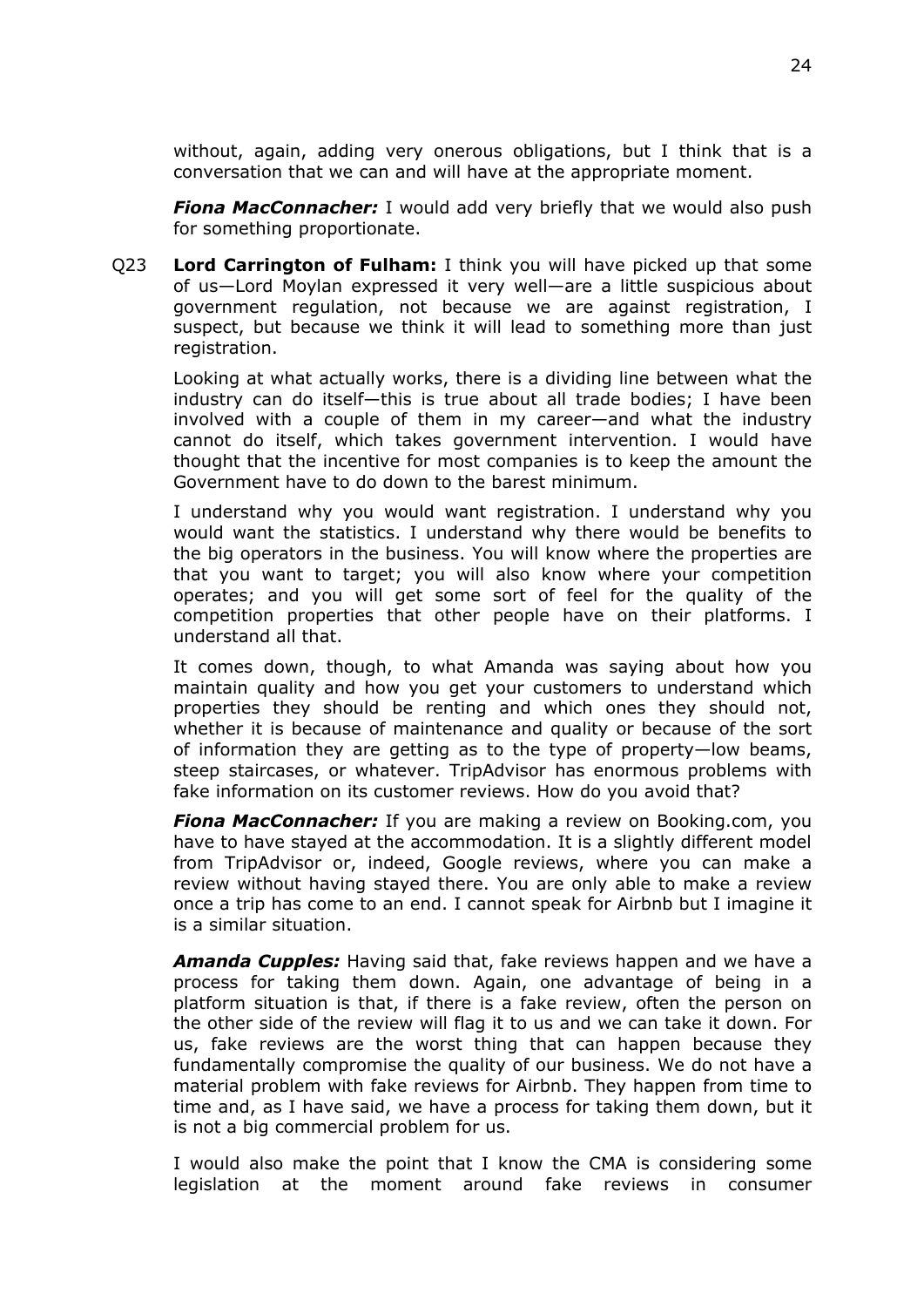environments. Again, we support all that kind of legislation, as long as it is proportionate and we are capable of enforcing it. I am gladdened by the confidence that everyone has in us to manage some of these topics, but the reality of things like fake reviews is that we have to be able to find them to get to them.

**Lord Carrington of Fulham:** The reason I ask is this: if the customers are happy and your reviews are correct, it reduces the requirement for regulation because the industry effectively becomes self-regulating. It is obviously much more complicated than that, but you then have a way forward for self-regulation. It really comes down to whether we need regulation at all, or is there a model, perhaps overseas or internationally, where you can get to what you want to achieve by regulation without having enforcement by government legislation?

*Fiona MacConnacher:* Thinking about how it is done internationally is a really good point. I think we should learn a lot from how different countries and authorities are doing it. If we look to the EU, Merilee mentioned the Portugal example earlier. That is a great success. If you look around the world, registration schemes are the method of choice for regulating this sector.

I know Lord Moylan said earlier that there was a certain suspicion about companies such as ours calling for regulation in this area. I would argue that Booking.com is not necessarily a spritely young thing. We have been around online a while—since 1996, in fact.

The reason why we are calling for regulation is to help. Naturally, you have reviews and this helps the consumer but, equally, you need to have some form of regulation to protect them. Yes, you can have good reviews but, if someone is just starting out, if you have a registration number for that property, as a platform you can also know if that property is legitimate. You can have some properties coming up that we as a platform try to take down as soon as possible, but you have this issue of whether it is legitimate.

*Amanda Cupples:* If I might come in here, I think we need to take a step back. It is always nice to think about the purpose of regulation. This is a slightly odd one in that there is a degree to which I agree with you. On the quality point, I think that we as a sector are perfectly capable of regulating the quality of short-term accommodation providers—in fact, we do today. I do not want to put words in other people's mouths, but I do not think anyone is sitting here saying that we need regulation because we think this is the only way we can achieve quality.

We are saying that there are a number of really quite profound decisions being made, mostly in the area of housing, in which short-term accommodation is seen as one of the sectors in which it is important to have transparency and visibility. As a sector, it is very difficult for us to provide that transparency without registration because the element of consistency and the mandatory nature of it, if you are a short-term accommodation provider, gives that evidence base.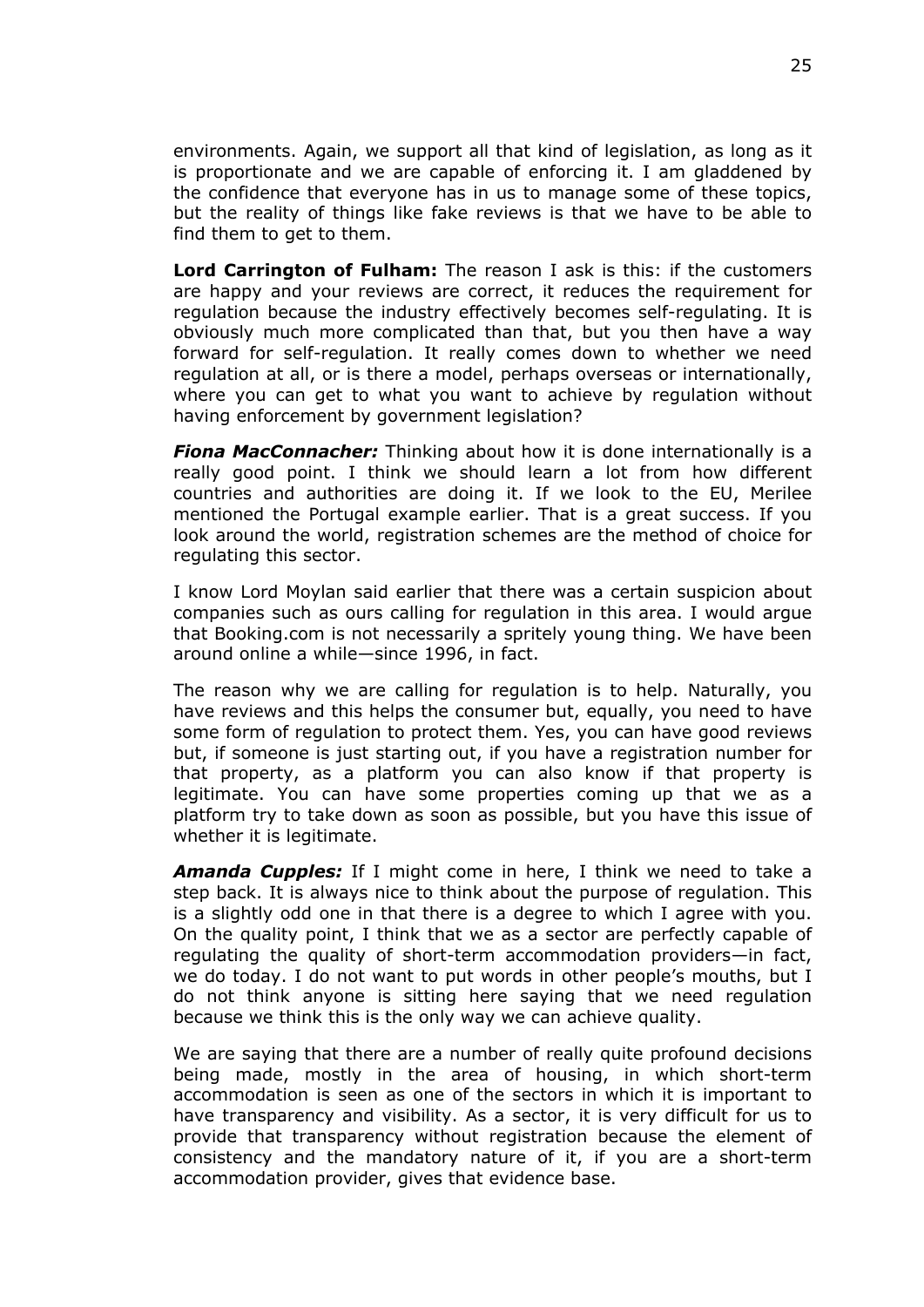I have never had a conversation internally at Airbnb about using any of this data to help us improve our supply. It is not even on our radar. The reason we are pushing for it is because we want to make sure that there is an evidence base that supports sensible decisions on planning, housing and taxation. It is a bit of a compromise position in some ways, in that we will take on the burden of administrating and enforcing this in order to get to the longer-term benefits of having conversations around the contribution that short-term housing makes to issues in this area. We strongly believe that those conversations will demonstrate the value of the sector, but we need the evidence to even have the conversation.

**Lord Carrington of Fulham:** May I throw in one last thing? What this all raises to me, to put it in a nutshell, is that you have a platform where, in an ideal world, the information is there for the user of your services—the person who wants to rent a short-term property—to be able to make the decision as to which one they want to have. With caveat emptor, with the user actually taking some responsibility, if they go to somebody who is not with you or some trade body or whatever, that is their problem, and if they get ripped off, they will learn the next time. It is no part of government to stop them doing that because, if you did that, you would control everything. What the Government ought to be controlling is you. They should not be controlling the people with the properties but controlling you to make sure that the information you are giving to the customers is the right information for them to be able to make an informed decision.

*Merilee Karr:* That is an interesting one because I do not represent a platform in the activities that we do. What I can say as the owner of a property management company is that you spend literally every day improving your listings because the worst thing that can happen is someone goes into a home and complains. That costs your team so much extra time. We literally will be so accurate that we will even sometimes describe homes as "well loved" as opposed to "This is all newly renovated". You get all these things down to a science because you have to be accurate in the description; otherwise, you risk a complaint, they want a refund, they are unhappy, et cetera. The incentives on hosts and property management companies to describe accurately what they are providing are absolutely huge. I cannot even tell you the pressure that my team is under almost on a daily basis to be as accurate as possible, because it takes pain away from their daily jobs.

*Amanda Cupples:* On the issue of the Government controlling us as a platform, they already do. We comply with all the consumer legislation the various forms of it that are in force in this country and around the world where we operate. Let us be clear, though: making decisions about restricting people's ability to use their homes to home-share and to provide short-term accommodation, be they a primary or secondary residence, is a form of direct control by regulation. What we say as an industry and a sector standing in the middle of this is this: if that decision is going to be made, can it be made on an evidence base that is robust and accurate?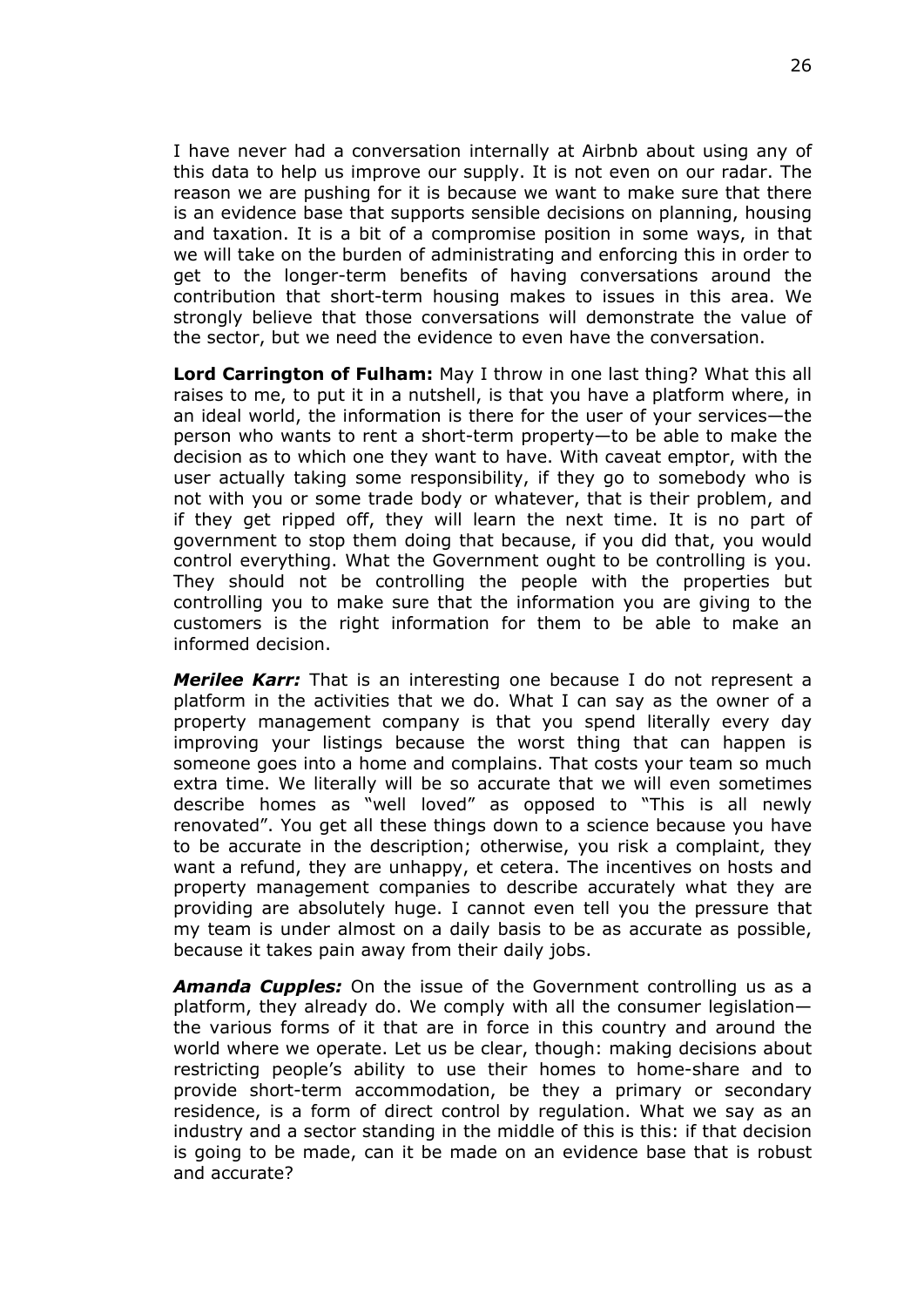**Lord Carrington of Fulham:** You need to provide it.

*Amanda Cupples:* We will, and we will enforce it as well.

**The Chair:** I have a point of clarification on that enforcement. If there was a regulation system, all of you would kick people off your sites if they were not registered.

*Amanda Cupples:* Yes. We do that around the world where those systems are enforced.

**Baroness Bakewell:** You represent very illustrious, well-established companies that you obviously run well. What about the cowboys in the business? What about people who are setting up a rental set-up with unverified accommodation? Where are the villains going to be in this situation and how do you drive them out of the market?

*Merilee Karr:* We all want to drive that sort of activity out of the sector. That is not what any of us wants. We think that registration helps because being visible creates a barrier to the wrong types of activity happening. The more transparency and the more visibility that exists, the better to try to avoid those people entering the market.

As we have already discussed at quite a lot of length, the review processes that exist are probably the best way to avoid that because those are not the guys getting accredited, joining the association and so forth. The more we can deter them by creating transparent ways for them to be known and getting them off platforms or out of the industry, all the better.

*Fiona MacConnacher:* Also, if you were to display a registration number on our website, Airbnb and other smaller platforms, for example, if you had a cowboy company coming in and not displaying it, the consumer would get used to a certain form of display as meaning that these properties abide by the relevant rules, which naturally would also mean that people would be more inclined to go for certain things. I think that would also help the consumer.

**Baroness Bakewell:** There is quite a lot of pain on the way though while the public gets to recognise cowboys.

*Fiona MacConnacher:* While they get used to it, yes.

*Amanda Cupples:* I think you would have to put it in the context of all the other things that we do as an industry to educate the public. It is enormously problematic to have these people out there. At Airbnb, we do a lot of work. We have just released a guide with Get Safe Online, which is all about making payments and making sure that you do not get scammed when you are making a payment on accommodation. We are constantly coming up with these partnerships to try to educate people. We have a very explicit objective to make hosted travel the most trusted form of travel in the UK. Again, I think you can rely on the fact that we are entrepreneurial, innovative organisations that will look to do those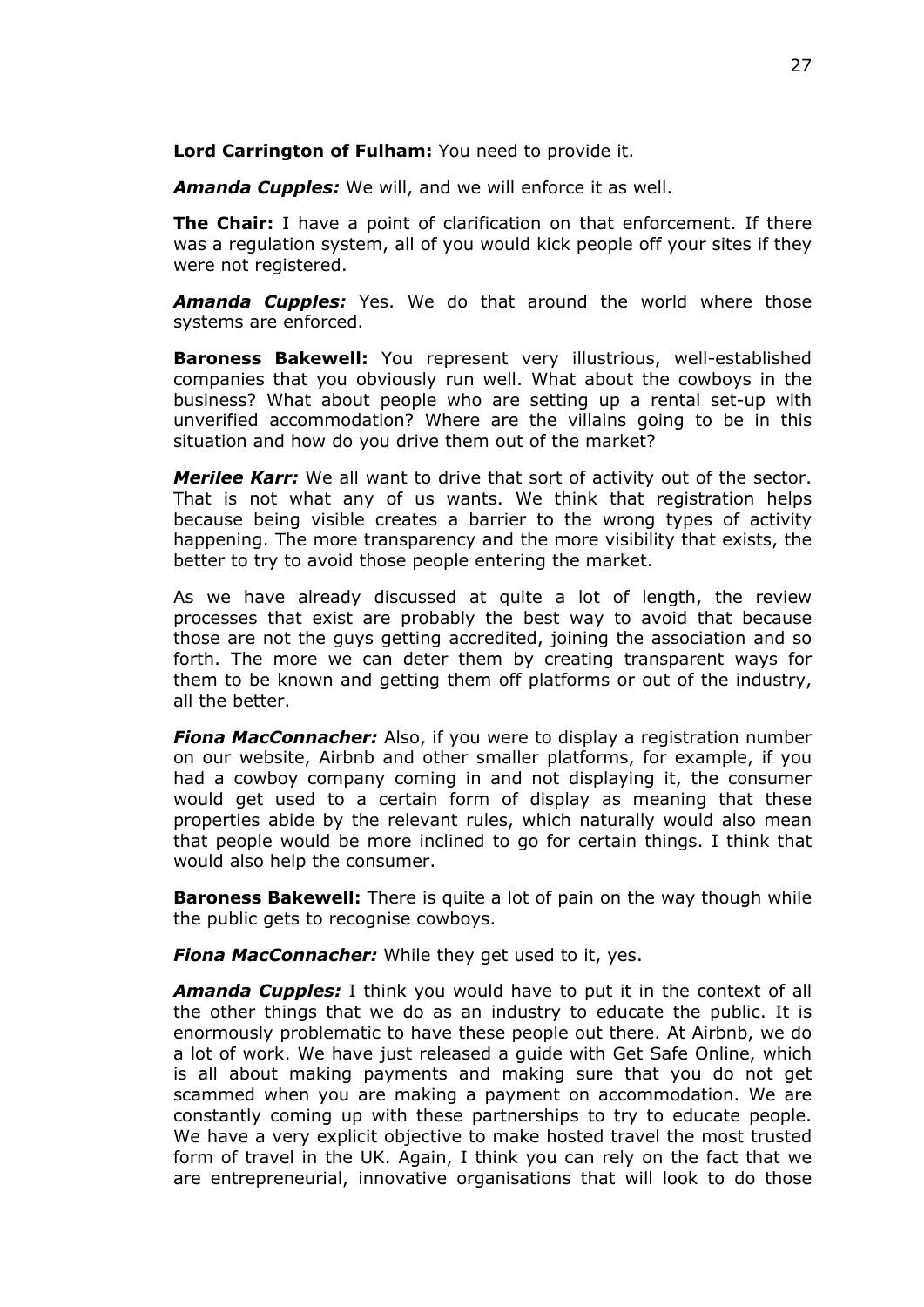things proactively because it is fantastic for our business when everything works smoothly.

Q24 **Lord Berkeley:** I would like to go back to where Lord Best started off an hour or so ago, with Selaine Saxby's statements about the reduction in long-term lets in favour of short-term lets. I live in the south-west and I have seen a similar example in Plymouth, where a long article in a local paper said that a couple had been evicted from a house in which they had been renting two rooms because the owner wanted to sell. Six months later, after they had gone, the house appeared on Airbnb for short-term letting. The only reason the owner would have done that is because he would probably make a lot more money, but it is depriving a local worker of accommodation. The same article said that, on somebody's books, there had been 200 long-term rentals available a few years ago in Plymouth but now there is one. I know that there are variations across the UK—let us keep away from data because I think we have had enough talk about that this morning—but there needs to be a solution because there is no longer any room for local people to work in those areas, as Lord Haselhurst indicated.

One example in our briefing—I do not know what you think about it—was from the Republic of Ireland, which said that a secondary property can be used as a short-term let only having obtained a permit for tourism short-term letting purposes which is not available in areas of high housing demand. Is that not the kind of thing that could come out of a planning application and a planning grant? Would that not be a solution in some areas—I emphasise "some"—where there is a really serious lack of accommodation for what you might call local workers? Would you support that?

*Merilee Karr:* In planning, the tricky thing with something like that is that you deter all the amateurs who are not taking homes off the market. They are not going to go and get a licence to rent it out for two or three months a year when they are on holiday or whatever. Again, before getting to a place where we make planning decisions and create new powers to stop activity, or limit activity, we need to better understand it because the risk is that you put in place something like they have in Ireland and all the amateur activity disappears, which is what creates a lot of the benefits. In the end, you also do not get the income and tax dollars into those local communities—all these other things—because we have tried to solve a specific case, which has an impact on all the other cases because we have now created a new planning law of how you can use your property. That is the biggest risk if we jump into making conclusions that that is a solution that would solve this problem.

**Lord Berkeley:** May I stop you there? You would suggest that the local bus driver should sleep in the streets so that the owner can make more money. Is that what you are saying?

*Merilee Karr:* No, absolutely not.

**Lord Berkeley:** It sounds like it.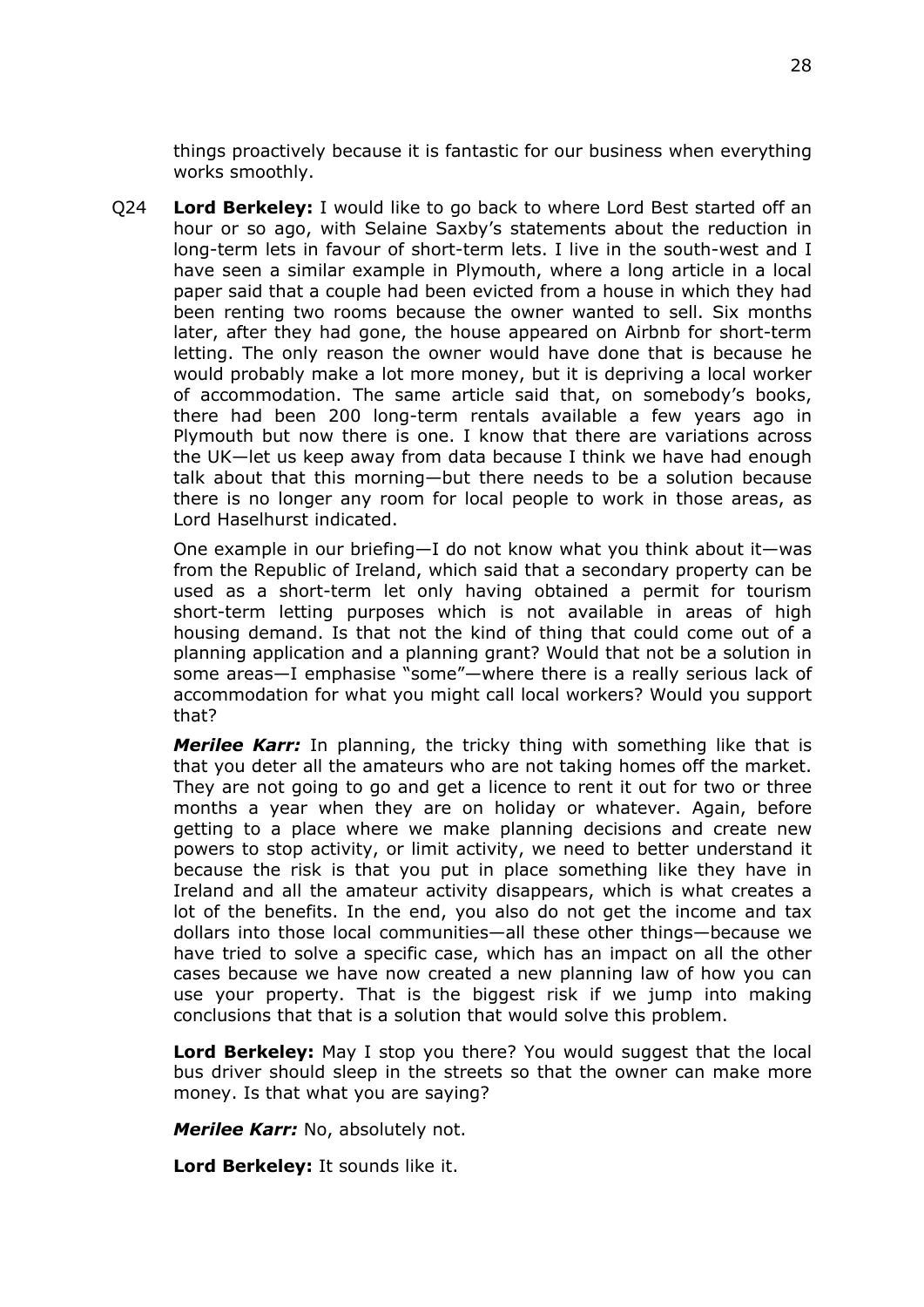*Merilee Karr:* There is a bigger issue of housing. There is not enough new housing being built. There is a decline in affordable housing and there are counterproductive policies, some of which are there to stimulate the housing market but have had opposite consequences. Drawing the conclusion that our industry is the cause of this housing issue is what we are actually trying to get better data on. The conclusion that, because of these examples, our industry is the cause of the bus driver not having a place to live is dangerous, which is why we need evidence. More housing needs to be built; more affordable housing needs to be built. Before we start changing planning regulations, we have to have data to be able to clearly define whether the existence of our industry, or amateurs being able to rent out their properties when they are not using them, is the cause of this housing crisis.

**Lord Berkeley:** Do you have any other solutions?

*Amanda Cupples:* I know we do not want to talk about data but, on this topic, where the evidence base exists that there is impact and pressure on housing, we recognise that there may be a desire to control short-term lets. If we get to that point, we as a platform will work with our hosts and local authorities to enforce that. Just to be clear, we are not coming in here today and saying that this will never be the solution or, if it is, we will oppose it at every juncture; we are just saying that we feel it is a little bit too soon because the evidence base is not there.

There are a number of regulatory levers that local authorities may want to use. Once you have identified the nature of the problem, what is the right lever for the solution? It is quite interesting that, when you bring together politicians and policymakers from some of these different communities around the UK, the thing they have in common is that there is pressure on housing but, as they talk to each other, it becomes apparent very quickly that the drivers of that pressure are quite different from area to area. That is why it is important and why we perhaps sound a little woolly on it. It is very hard for us to make generalist statements about what we would or would not think was a good idea because it is so context-dependent. I think what we are saying and asking in this room is to include us in those conversations and those dialogues. Our commitment is that we will provide the data and show up in a way that we hope is to the benefit of the entire community and not just the people who short-term let within it.

#### **Lord Berkeley:** Fiona?

**The Chair:** Last word.

*Fiona MacConnacher:* I agree with Amanda. I do not think anyone in the industry wants to take property and housing away from those in need. This is why we need to see what is happening in order to come up with the solutions. We would be willing to work together with you on that.

**The Chair:** It just remains for me to thank you. We have gone over time. Thank you for turning up. As you said, you have promised to think about